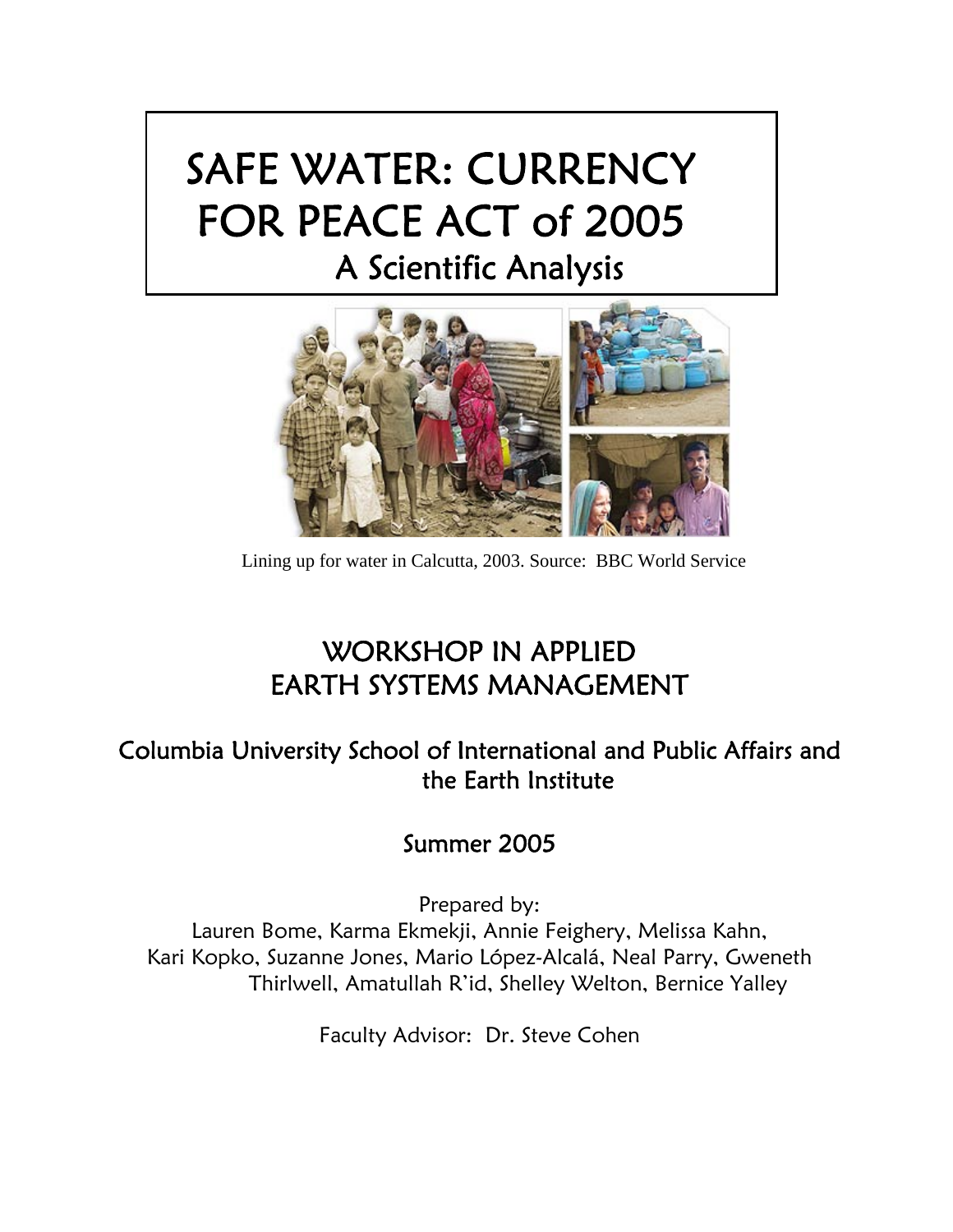

Safe Water Final Report

# TABLE OF CONTENTS

| THE PROBLEM OF LACK OF ACCESS TO SAFE WATER AND BASIC SANITATION7 |
|-------------------------------------------------------------------|
|                                                                   |
|                                                                   |
|                                                                   |
| SCIENTIFIC CONTROVERSIES OF THE PROBLEM AND SOLUTIONS 15          |
|                                                                   |
|                                                                   |
|                                                                   |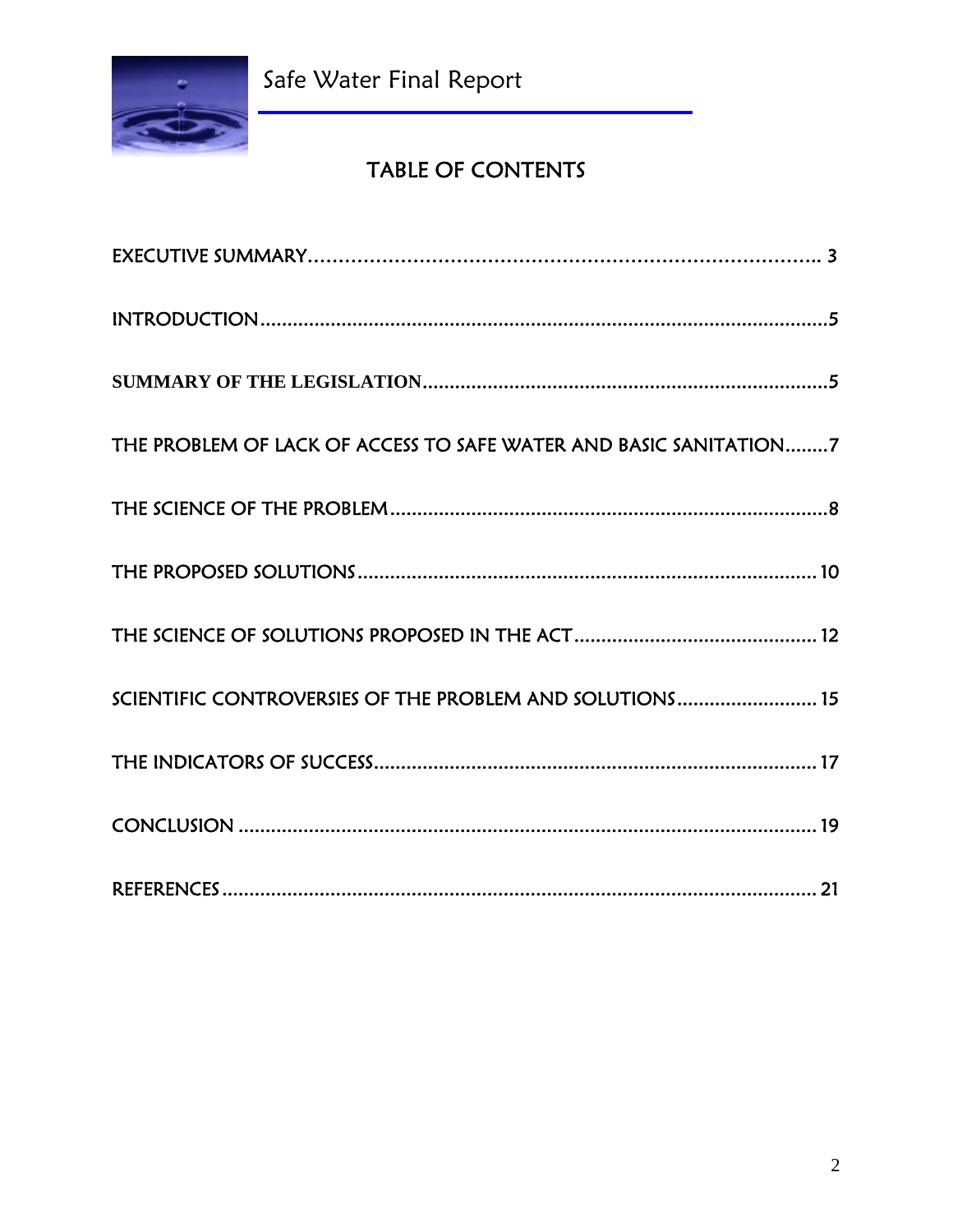

# Executive Summary

Over the course of the summer semester, our workshop team has explored the problems related to the lack of safe drinking water and sanitation in developing nations. This final report provides a brief yet comprehensive summary of the science related to improving access to safe water in developing countries. Specifically, we analyze through a scientific lens the problems addressed by the Safe Water: Currency for Peace Act of 2005 and the solutions the act proposes.

Through the Final Report, we address the following major topics related to the science of safe drinking water and the Safe Water: Currency for Peace Act of 2005:

#### *Legislative Summary*

Every day thousands of people, mostly children, die because of water-related diseases. In order to address the problem of lack of access to clean water, Senator Bill Frist (R-TN) introduced the Safe Water: Currency for Peace Act of 2005 to the United States Senate in March of 2005. The Act will amend the Foreign Assistance Act of 1961 to further the aims of the United States to promote global economic and social development.

#### *Problem being addressed*

Diseases caused by a lack of access to clean water are a major problem in the developing world. The World Health Organization (WHO) estimated in 2003 that 1.1 billion people lacked access to clean water and 2.4 billion people lacked adequate sanitation facilities. While this is a global problem, developing nations in Africa and Asia are most severely affected. The lack of access to safe water hinders development not only due to sickness, but also through limiting opportunities for people to focus their energy elsewhere.

#### *Science of the problem*

Water-related disease comes in a number of forms, including water-washed, water-related insect vector diseases, water-borne and water-based diseases. Water sources can become contaminated by the introduction of biological contaminants through human activities. Water can also act as a host surface for contaminants to develop in their life-cycle. Unclean water results from naturally occurring biological microorganisms and from human waste run-off (bathing, toilets, cooking) into available water sources.

### *Description of the proposed solution*

The Safe Water: Currency for Peace Act of 2005 proposes three major solutions to the problem of lack of access to clean water. To stimulate investment, the US government will provide investment insurance up to 75% of the entire cost of a project. This insurance will encourage private investment in the creation of water and sanitation infrastructure in developing nations. In addition, educational programs will be developed to foster understanding about how disease can be combated as well as how the proposed infrastructure actually works.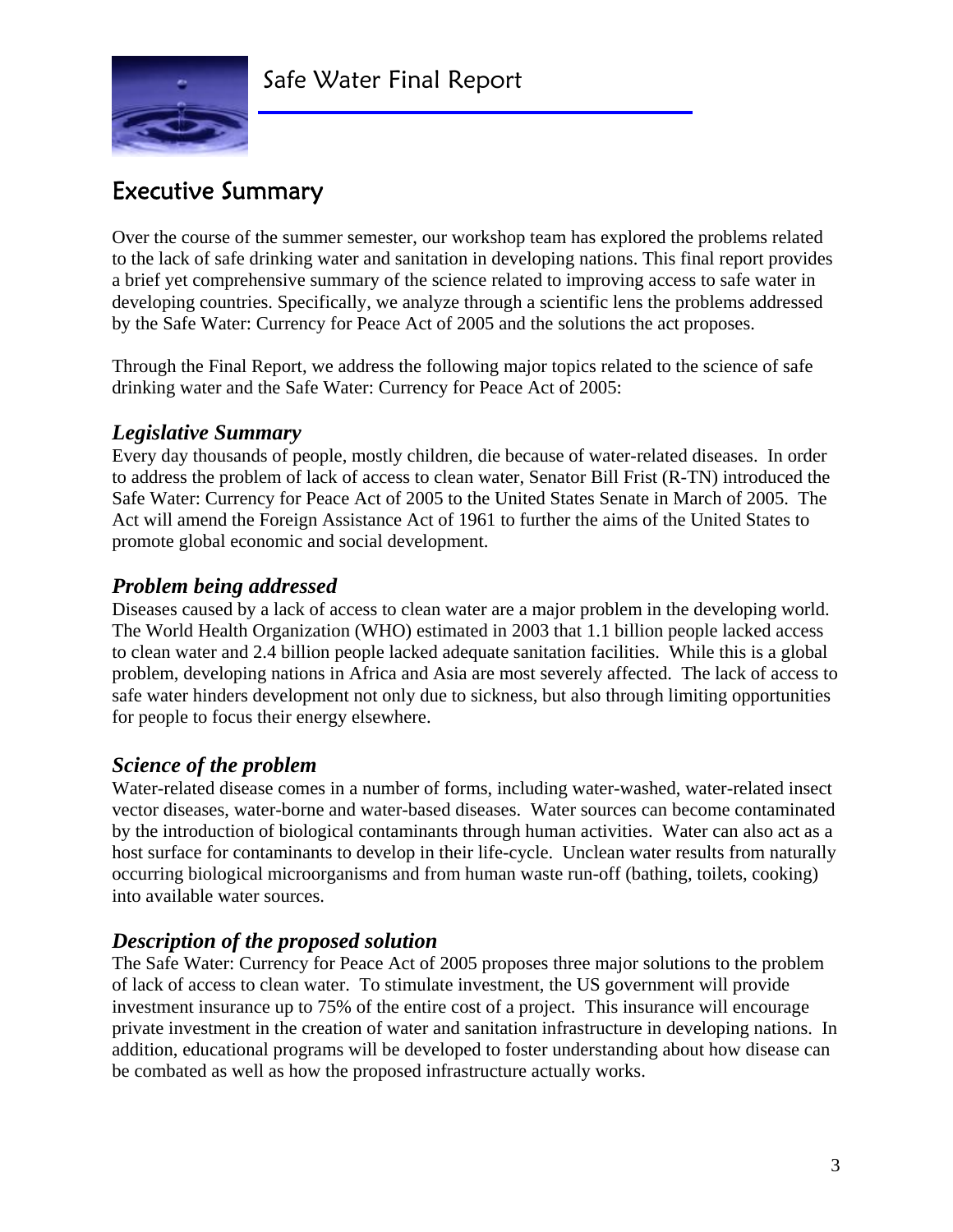

# *Science behind the proposed solution*

Education has been shown to have the most effective and immediate impact on reducing illness from unclean water. Furthermore, construction of basic sanitation facilities can greatly reduce contamination and disease. Development of infrastructure for both urban and rural communities will also produce cleaner water and thereby reduce cases of illness.

### *Controversies related to the problem or proposed solution*

There are some misconceptions over the underlying causes of disease—malnutrition is perhaps one of the best indicators of whether or not a person is likely to contract a water-related disease. There is also a tendency to overlook urban needs and focus predominantly on rural solutions, when in fact populations in developing countries are rapidly progressing towards urbanization. Finally, there are some doubts as to the effectiveness of a western model of aid.

### *Measuring program's success*

The goal of the Act is to improve health in developing nations by addressing the lack of access to clean water. In implementation, it will be important to have scientific indicators of success that can objectively determine whether or not solutions are effective. These measures include water quality monitoring, measurements of morbidity and mortality, and surveys to determine improved access and sanitation.

#### *Conclusion*

The Safe Water: Currency for Peace Act of 2005 addresses the needs of billions of people for access to clean water. When progressing with implementation of such an ambitious plan, it will be important to bear in mind the causes of unsafe water, the science behind the proposed solutions, and the indicators that exist for measuring the Act's success.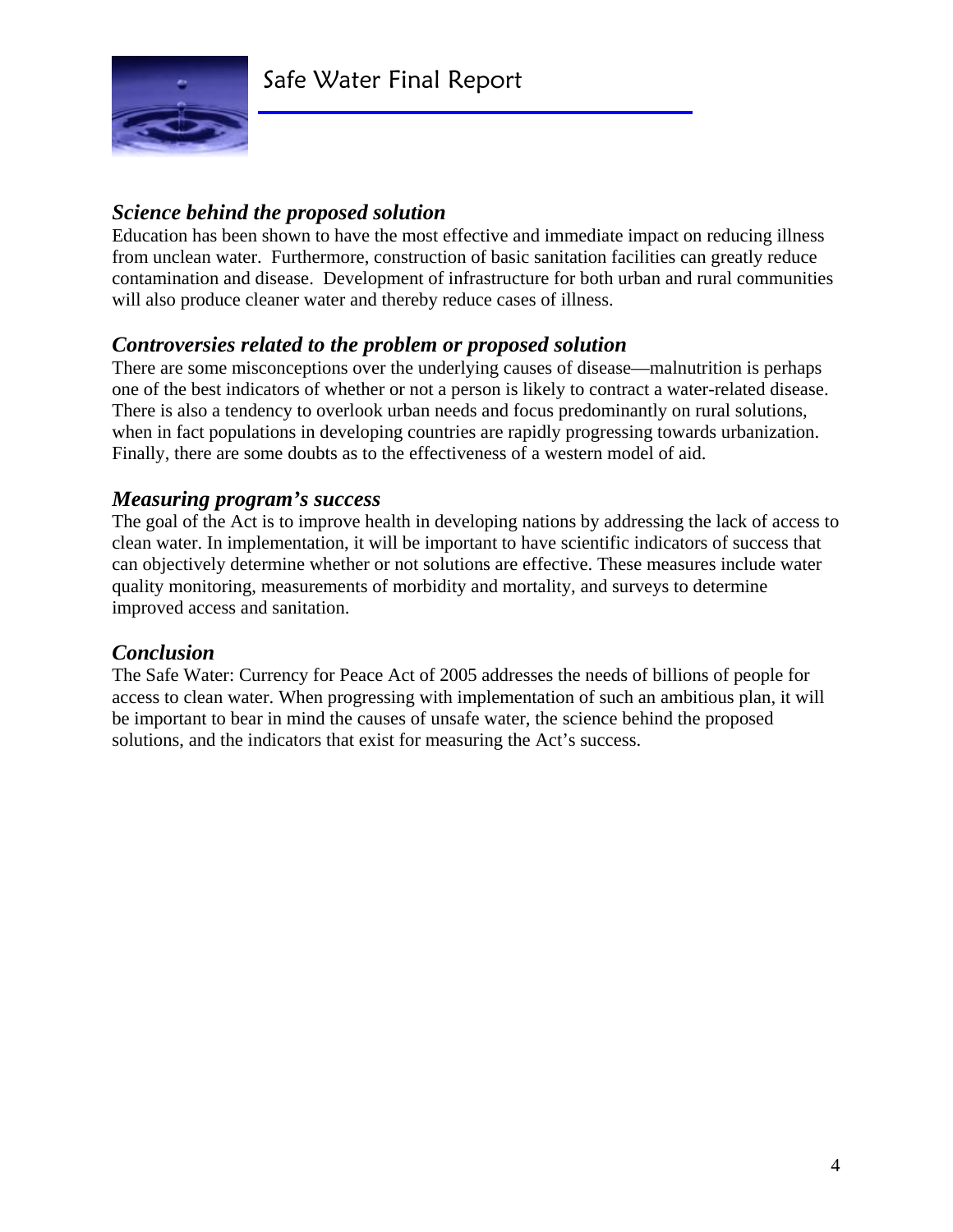

# Introduction

Access to safe water and sanitation represents a central hurdle to the development of impoverished nations. A large percentage of the people in developing countries lack these services, particularly in Asia and Sub-Saharan Africa. This creates a significant burden for social and economic stability and, ultimately, for the sustainable development of these countries. The governments of the developing nations in these regions have not been able to cope with the problems of unclean and inaccessible water supplies or sanitation needs and the private sector is hesitant to invest due to the risk that investments will not pay off.

The *Safe Water: Currency for Peace Act of 2005* aims to alleviate these problems and provide US foreign assistance to these developing nations. The Act proposes a pilot program aimed at fostering private sector infrastructure development to provide access to adequate water, sanitation, and improved hygiene in Sub-Saharan Africa and South Asia. Achieving these goals could eventually economic development in these regions. This aid is proposed as a long-run sustainable solution, and accordingly, the Act suggests sustainable financing mechanisms as a key element of achieving this goal.

The objective of this report is to scrutinize the proposed legislation, investigate the extent and context of the environmental problem addressed in the legislation, and analyze the science of the problem, proposed solutions, and associated controversies. Finally, the management of the program requires a measurement of its performance. Therefore, in order to monitor its efficiency and efficacy certain indicators to determine the success of the program are proposed.

This report has been developed to highlight the relationship between the provisions of the Safe Water Act and the science behind safe water. This report should enable policy makers to understand the problem, the proposed solution, and the environmental science at the center of the issue.

# Summary of the Safe Water: Currency for Peace Act of 2005

Access to safe water and sanitation and improved hygiene are significant factors in controlling the spread of disease and positively affecting economic development in developing nations. Providing sustainable financing mechanisms, including private sector financing, is critical to the long-term sustainability of improved water supplies, sanitation, and hygiene. With the introduction of the *Safe Water: Currency for Peace Act of 2005*, the United States intends to advance its foreign assistance objectives by improving access to safe water and sanitation and promoting sound water management throughout the developing world. The Safe Water Act will amend the Foreign Assistance Act of 1961 (22 U.S.C. 2151 et seq.), whose main objective was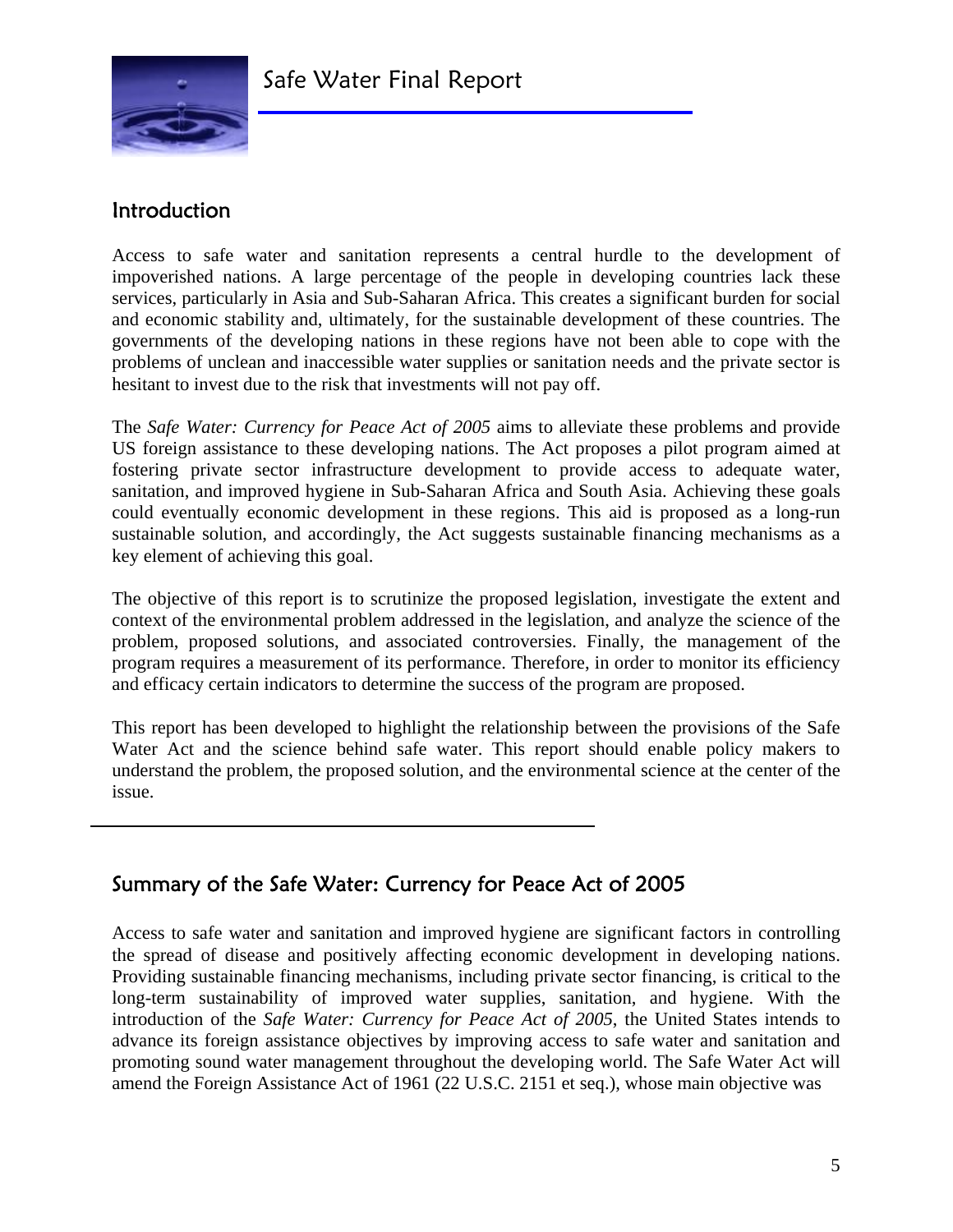

to assist developing nations in their long-term economic and social development by means of a non-military agency, the United States Agency for International Development (USAID).

To achieve the ends outlined in the Safe Water Act, the Foreign Assistance Act of 1961 would be amended to promote improved health and economic development by providing assistance to expand access to safe water and sanitation, promote sound water management, and improve hygiene for people in impoverished nations. It would also encourage long-term sustainability in the provision of safe water and sanitation by stimulating private investment in water and sanitation infrastructure and services (USAID, 2005).

These policy objectives include the investment of U.S. assets into foreign infrastructures, equipment, and organizations, as well as human capital and institutional capacity development to carry out and maintain the projects. Assistance would be provided by means of private investments in water and sanitation infrastructure and services.  $\frac{1}{1}$  In order to implement the proposed policy, the Act creates a five-year pilot program to be designed by USAID administrators, related Federal Agencies, and the director of the Overseas Private Investment Corporation.<sup>2</sup> This program complements the private sector in managing the risks associated with foreign direct investment in an effort to develop sustainable water infrastructure. Investment risks are mitigated through providing investment insurance, investment or loan guarantees of up to 75 percent, and direct investment or investment encouragement (US Senate 2005).

The policy objectives outlined in the Act will be implemented through a national strategy headed by the Secretary of State and USAID and created in collaboration with other federal agencies, relevant foreign governments, international organizations and US non-governmental organizations.

This strategy will encompass:

 $\overline{a}$ 

- An assessment of planned and implemented program activities
- Methods to achieve long-term sustainability
- Methods to mobilize and leverage the financial, technical, and managerial expertise to achieve the program's goals
- An assessment of how the program effectively supports the goal of combating HIV/AIDS
- An assessment of the resources needed to achieve the objectives and of the individual federal programs that should be involved

<sup>&</sup>lt;sup>1</sup> Private investment would be done by eligible investors. An Eligible Investor is a corporation created under the laws of a State of the United States and substantially beneficially owned by United States citizens as defined in Exhibit I, Part D, Key Elements in a Business Plan – Attachment I, Question 3b, Investor Eligibility, in OPIC Form 115 Supplement Guidelines for the OPIC Application for Financing, Overseas Private Investment Corporation. Online. Last accessed on June  $11^{th}$ , 2005,

<sup>&</sup>lt;http://www.opic.gov/forms/finappsupp%20-%20073104ro\_old.doc>. 2

<sup>&</sup>lt;sup>2</sup> The Overseas Private Investment Corporation (OPIC) is a self-sustaining federal agency that sells investment services to small, medium and large American businesses. OPIC helps U.S. businesses invest overseas, fosters economic development in new and emerging markets, and supports U.S. foreign policy. OPIC's political risk insurance, project finance and investment funds fill a commercial void, create a level playing field for U.S. businesses and support development in emerging economies. On line. Last Accessed July  $29^{th}$ ,  $2005. < \frac{http://www.opic.gov/}{$ .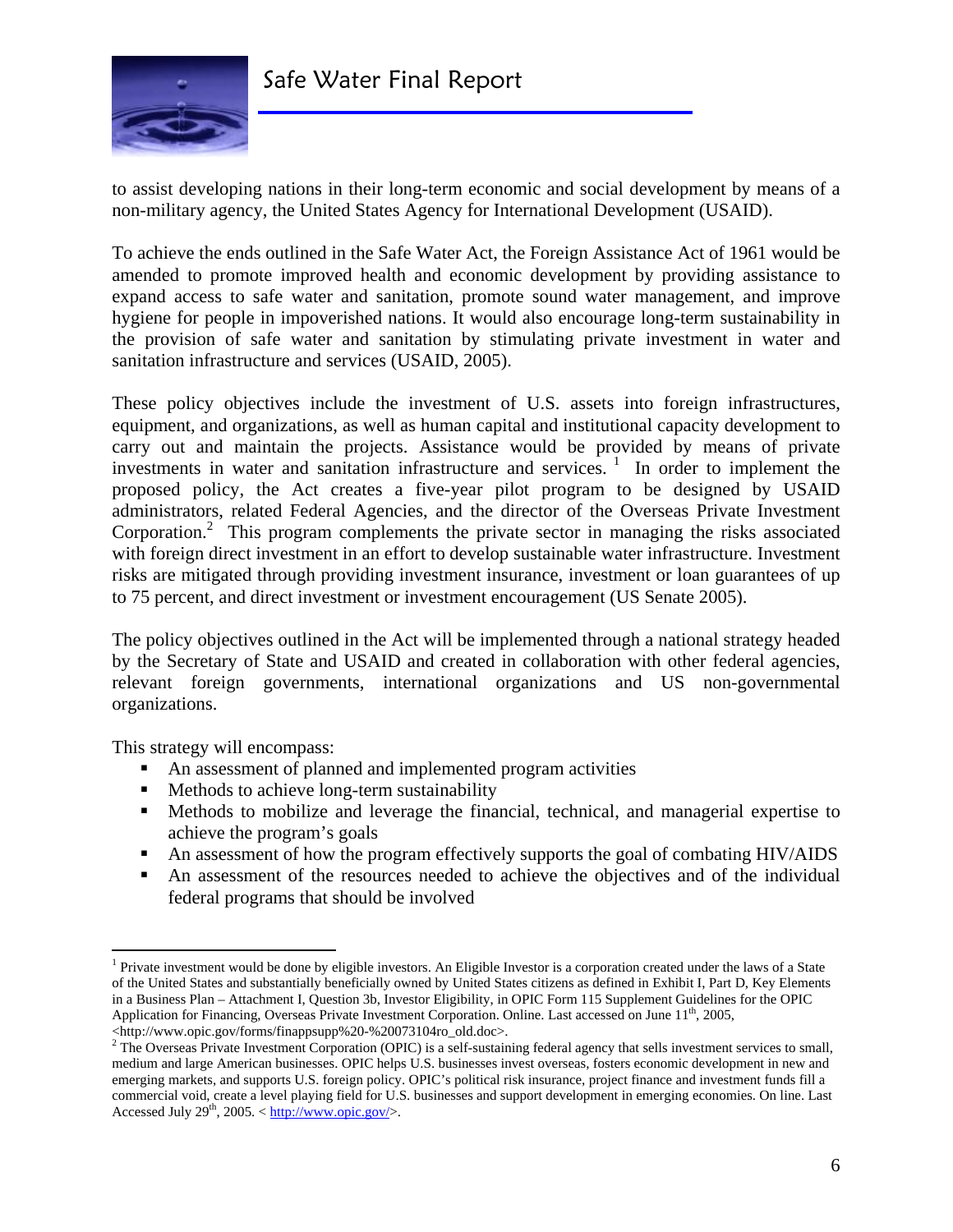

The president will submit to Congress two types of reports: an initial report on program strategy six months after enactment, and then a regular report on the progress of the project every two years. Congress is authorized to appropriate the funds needed to carry out the program, with no specified limits in funding.

# The Problem of Lack of Access to Safe Water and Basic Sanitation

Access to clean water and basic sanitation facilities is a universal human right that is unequally distributed worldwide. According to the World Water Development Report of 2003, 1.1 billion people globally lack access to safe drinking water and an additional 2.4 billion people are without adequate sanitation facilities (UN World Water Assessment Program, 2003). The vast majority of people lacking access to safe water and sanitation reside in developing nations. The incidence of water-born illness that results from the contaminated water in these nations exacerbates problems of poverty. Approximately 80% of all diseases and over one-third of deaths in developing countries can be attributed to the consumption of contaminated water (Water Can/Eau Vive, 2003). Children are the most vulnerable population, as more than 6,000 children die every day from diseases associated with unsafe water and inadequate sanitation (Water Can/Eau Vive, 2003).



in 2002. Source: Unicef

Source: Unicef

On a national scale, water-borne diseases and their consequences hinder economic activity. In some cases, debilitating illnesses like malaria slow the economic growth rate by 1.3% a year (World Bank Group, 2005).

The problem of safe water and sanitation is a great burden to economic development. Individual productivity is greatly reduced by illness, and families experience diminished disposable income due to payments for medical treatment and valuable time and energy diverted to efforts to secure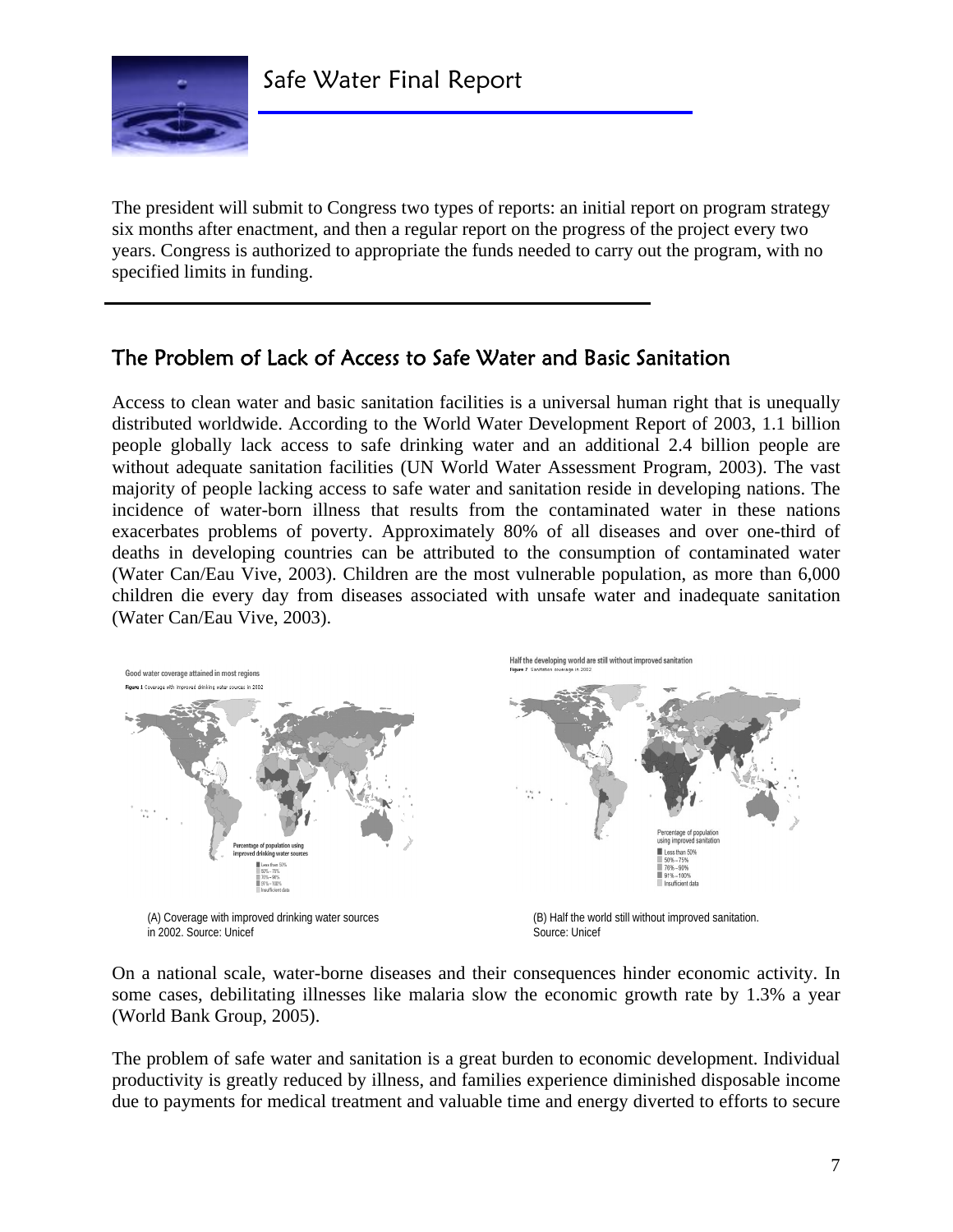

their water supply. Women and children may spend several hours fetching the household's water from far away sources, forcing many to forego basic education and more productive, incomegenerating activities.

Governments in developing nations are frequently unable to provide sufficient management or access to clean water due to a lack of natural and financial resources, a lack of expertise, government corruption, and civil wars. Thus, conditions of illness and poverty are further aggravated by the lack of proper water resource management (World Bank Group, 2005).

There is little dispute that access to safe water and sanitation is a critical problem in developing countries. In fact, water has been recognized as a human right in the World Health Organization's constitution and the International Covenant on Economic, Social and Cultural Rights (World Health Organization, 2005). The recent creation of the Millennium Development Goals commits participating United Nations members to reduce by half the proportion of people without sustainable access to safe drinking water in the world. Further consensus measures led by the United Nations and its member nations are directed by World Water Assessment Program, which was implemented to address issues of global water management. This program aims to identify the tools and skills needed to achieve a better understanding of the basic processes, management practices, and policies that will help improve the supply and quality of global freshwater resources (World Water Assessment Program, 2005).

There is a consensus regarding the solution to the problems of water and sanitation and their impacts. The World Water Assessment program estimates that if improved water and basic sanitation were extended to currently un-served populations, the burden from diarrhoeal diseases could be reduced by 17 % annually. Furthermore, adverse health effects of contaminated water could be reduced by 70 % if full sanitation and well-regulated piped water were supplied. Since many water-related diseases can be prevented by sanitation initiatives such as hand-washing and boiling water, education plays a key factor in reducing the prevalence of disease (UN World Water Assessment Programme, 2003).

# The Science of the Problem

The acquisition of a water-related disease is determined by socioeconomic factors associated with poverty, including education and access to potable water and hygiene facilities (MacPherson, 2005). Thus, the potential for mismanaged water to cause illness results from water acting as a medium for the transmission of biological pathogens. Ultimately, consumption of contaminated water leads to deteriorated health conditions (Gleick, 1998).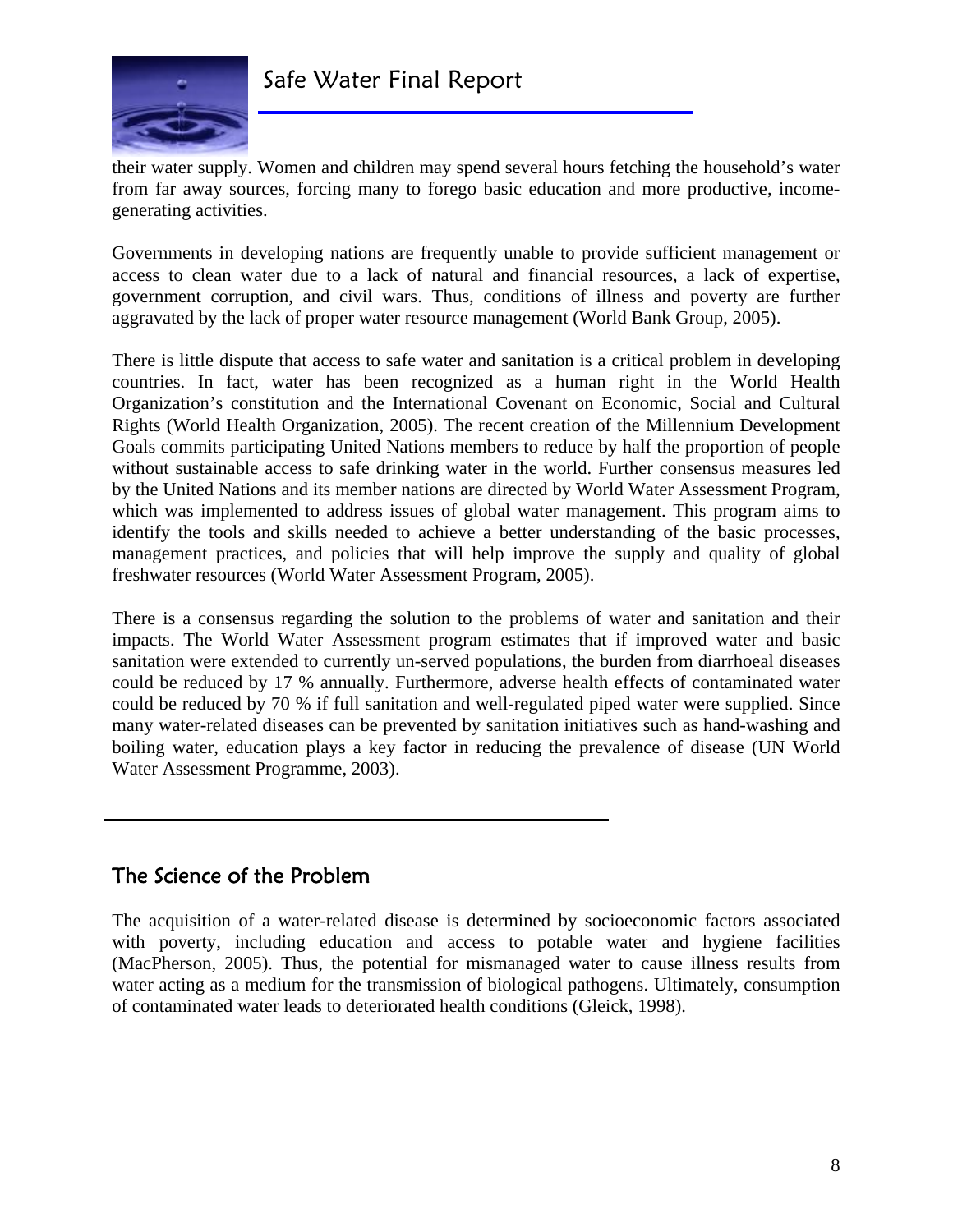

The Safe Water: Currency for Peace Act of 2005 highlights some major diseases of concern, including diarrhoeal diseases, trachoma, intestinal helminth infections, and schistosomiasis. These can be further subdivided into four categories:

- Waterborne diseases: Water acts as the medium of transmission of biological pathogens and microorganisms that are capable of causing disease. Examples include cholera, typhoid fever and jaundice.
- Water-washed diseases*:* Caused by the lack of water for washing. Examples include diarrhoeal diseases, helminthes, and skin and eye infections such as Trachoma.
- Water-based diseases*:* Arise from hosts that either live in water or need it for a phase in their life cycles such as the larval stage. Examples include Schistosomiasis and guinea worm.
- Water-related insect vectored diseases: Dirty water provides a habitat for disease transmitting insects like mosquitoes, for example, which breed in water. The adult mosquitoes may later transmit parasites, such as malaria, river blindness, and sleeping sickness (Gleick, 1998).

Diarrhoeal diseases comprise viral and bacterial gastroenteritis. Diarrhea is caused primarily by the ingestion of contaminated water with viral or bacterial agents or food washed in this water. About 1.8 million people die of diarrhoeal diseases each year (Cohen & Powderly, 2004).

Trachoma is a disease that primarily infects children and results in a severe eye infection that gradually and painfully leads to blindness by the productive years of early adulthood (Cohen & Powderly, 2004).

Intestinal helminthes infections are caused by worms that live in human hosts. Helminthes eggs enter the body through orifices such as the mouth, nose, and anus. Once in the body, the eggs will lodge in the intestines where they develop into worms, which then migrate to infest various organs of the body. Symptoms vary from malnutrition and noticeable weight loss as in roundworm and pinworm infection; to fever, diarrhea, and muscle pain, as in trichinosis (MedicineNet, 2005).

Finally, *Schistosomiasis* caused by the infection of one of several species of parasites, is a major source of morbidity and mortality worldwide. Transmission occurs via skin contact when a person baths, fishes, or wades in freshwater containing the pathogen. Within several weeks of penetrating the host's skin, the parasites develop into worms in the blood vessels. From there, they can travel to different organs of the body (Centers for Disease Control, 2005).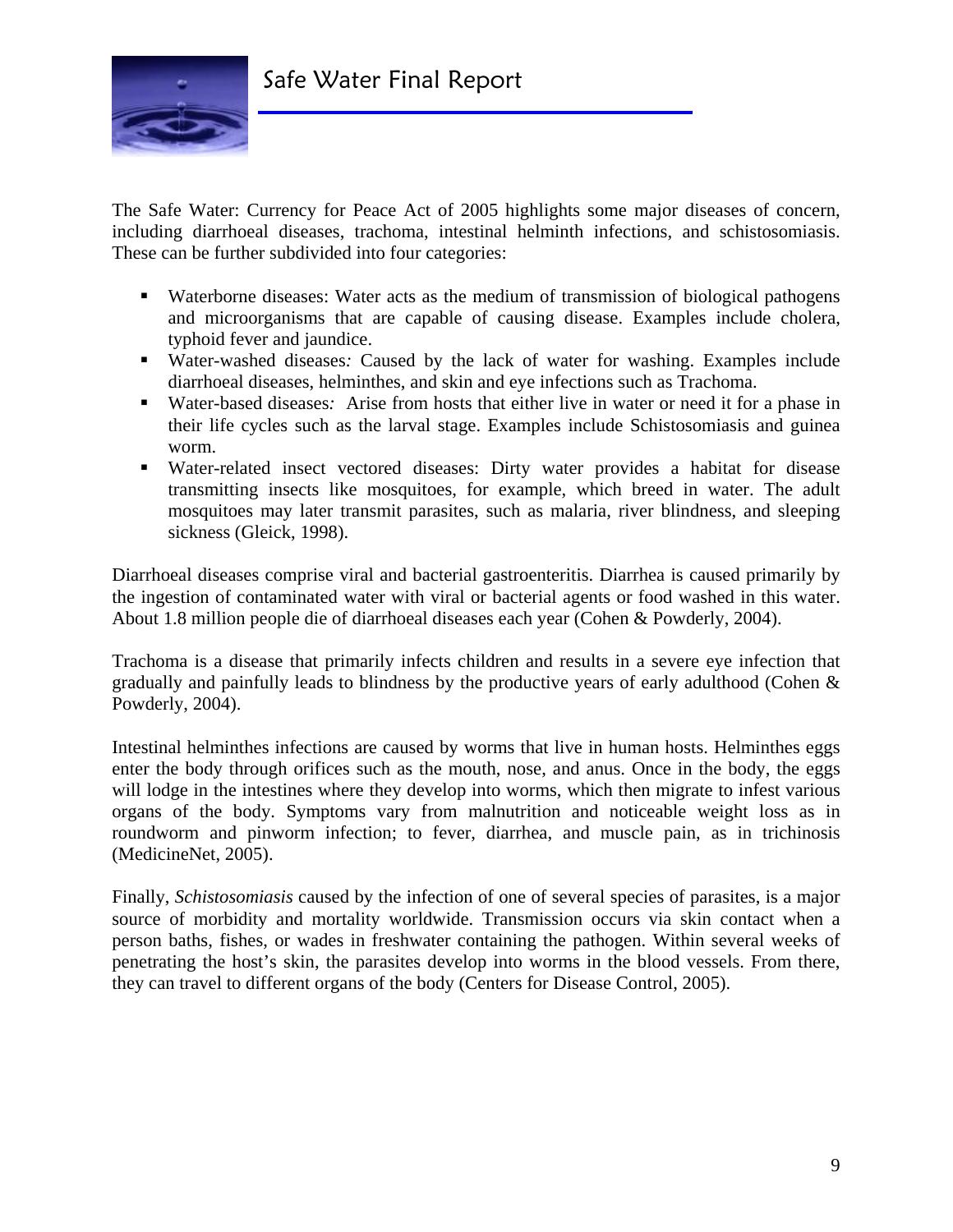

# The Proposed Solutions

In order to improve sanitation and provide safe water in developing countries, the Safe Water Act proposes a number of possible solutions. The Act recognizes the importance of educating and informing communities about health, sanitation, and hygiene, along with expanding infrastructure and teaching local community members water system operation management skills. The Act promotes the use of private investment as a method of funding improved water and sanitation.

The Act identifies a set of responsibilities of the United States' government in promoting safe water in developing world. The Secretary of State is charged with overseeing the development and implementation of a strategy for the U.S. to implement the Act. The Secretary is responsible for proposing methods to achieve long-term sustainability and underlying hygiene improvement programs in developing nations. These methods should include appropriate financial, municipal, health, and water management systems. In addition, the U.S. government should provide investment insurance and investment or loan guarantees; provide for direct investment or investment encouragement; and carry out special projects and programs for eligible investors to assist developing nations in the establishment of safe drinking water and sanitation infrastructure programs (US Senate 2005). The Act limits the amount of loan insurance the government can provide to, at most, 75 percent of the total loan cost. In choosing which foreign development projects to support, preferential consideration is to be given to projects sponsored by U.S. small businesses or cooperatives. Furthermore, U.S. agencies must be directly involved in the assistance of foreign programs, particularly by establishing effective indicators to measure and evaluate the progress of all projects. Finally, the U.S. must also promote a community-based approach to programs by including citizens of the native country in which programs are being implemented.

The Act also proposes the creation of a legal and regulatory environment conducive to private sector investment and participation in the delivery of water and sanitation services, to make investment in the developing nations more attractive. The use of revolving funds or pooled funds, which has been proposed by the G8 Plan to provide local currency for capital-intensive water infrastructure projects, is offered as a complementary method of obtaining capital to carry out development programs. The Act suggests that any funds going to the developing nations should be made in local currencies.

There are both costs and benefits associated with the privatization of water services. Using private investment to establish capital in developing countries where government budgets are minimal is one viable way to obtain funding to provide communities with safe water. Privatization of the water industries will allow federal governments to apply the money that was formerly spent on the management and distribution of water to other important projects. It could also generate greater efficiency in water system operations. However, with the introduction of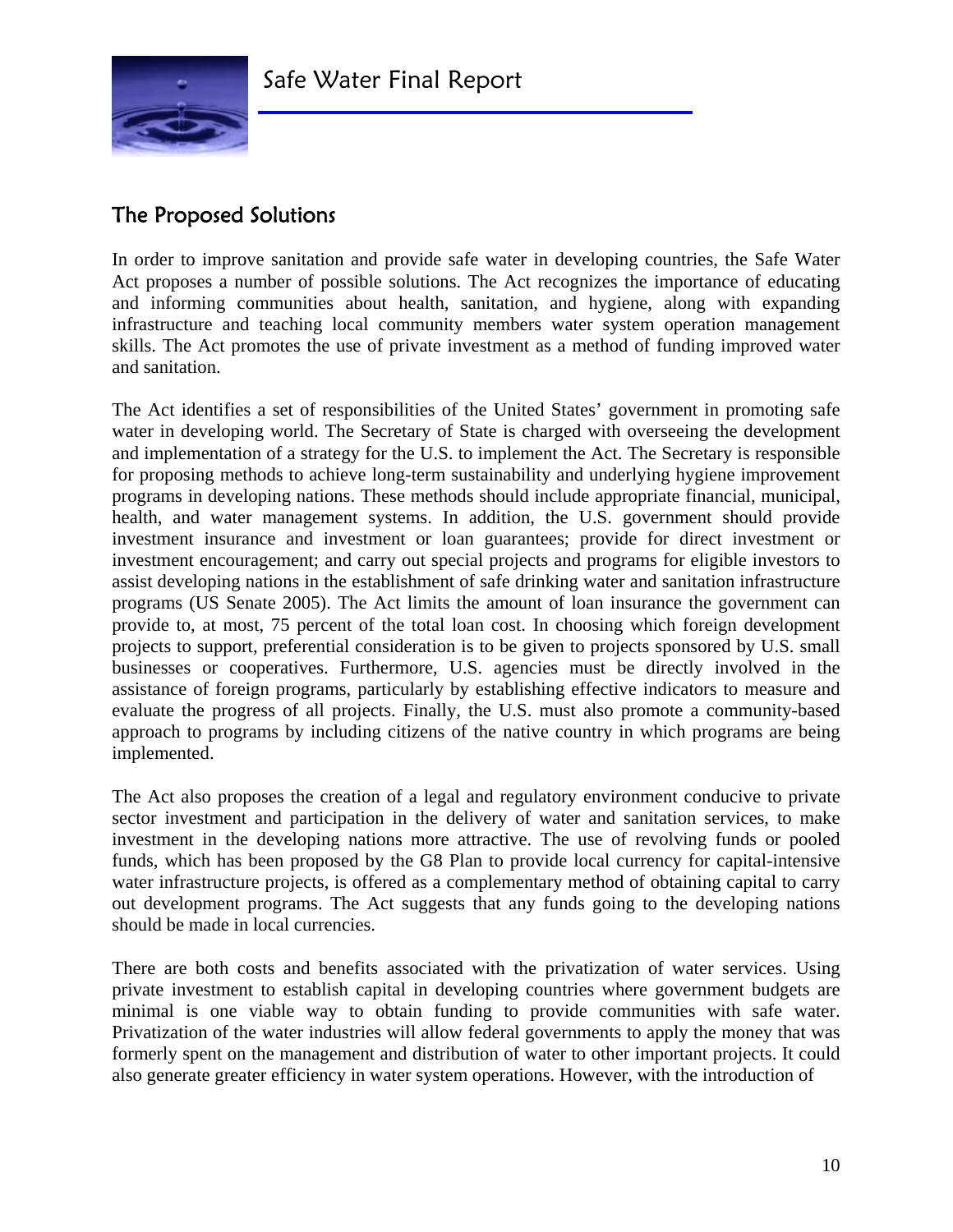

foreign private investment, communities will face the risk of losing local control of the water industry. The private company will have greater influence on water-related decision making, including the pricing of water. Government subsidies may no longer be applicable to water, thus increasing its cost and rendering it unaffordable for many people. Also, a profit-driven agenda could lead a company to ignore the needs of the people as well as the environmental and ecosystem impacts for which they are responsible. This may require developing nations to establish methods for regulating the practices of these private water and sanitation suppliers. In addition, communities face the risk that a private investor will pull out, leaving projects unfinished.

Education initiatives are another solution to the problem of inadequate sanitation. Education can increase people's awareness of how to maintain proper hygiene and how to dispose of waste. Increased awareness and improved hygiene can greatly reduce the number of people afflicted with water-related diseases. The major obstacle to this solution is adequate funding to produce and distribute educational resources and pay for teachers to go into communities where they will provide training.

Fostering the growth of infrastructure within developing countries has a great potential to improve the accessibility of safe water. The construction of water storage facilities, ranging from sanitation treatment and processing plants near urban centers to covered wells and spigots in rural communities, can prevent water from becoming contaminated. Such facilities could eliminate open water sources that function as the breeding grounds of malaria-infected mosquitoes. Other infrastructure developments, such as pipelines that transport water from clean sources to communities, can prevent people from using polluted and unsanitary streams and puddles. The easy and convenient access to water these pipes can provide will also increase the economic welfare of local populations because it will decrease the amount of time women and children spend traveling to water sources. Nonetheless, infrastructure development is costly and requires resources that many countries do not have. In addition, operations and maintenance costs continue even after the infrastructure is constructed. There are environmental concerns that must also be addressed, as construction of a pipeline can fragment habitats and disrupt ecosystems. Finally, many African and Asian nations have naturally limited supplies of water. Diverting water from a source may deprive the environment around that source of adequate supplies of water, causing degradation.

Teaching local community members how to manage water and waste system operations requires finding and paying skilled personnel to teach the necessary management and business skills. The payoff, however, if local people are successful at learning these skills, is the potential for a community to establish and run their own sanitation and water department and, consequently, keep the profits within their community.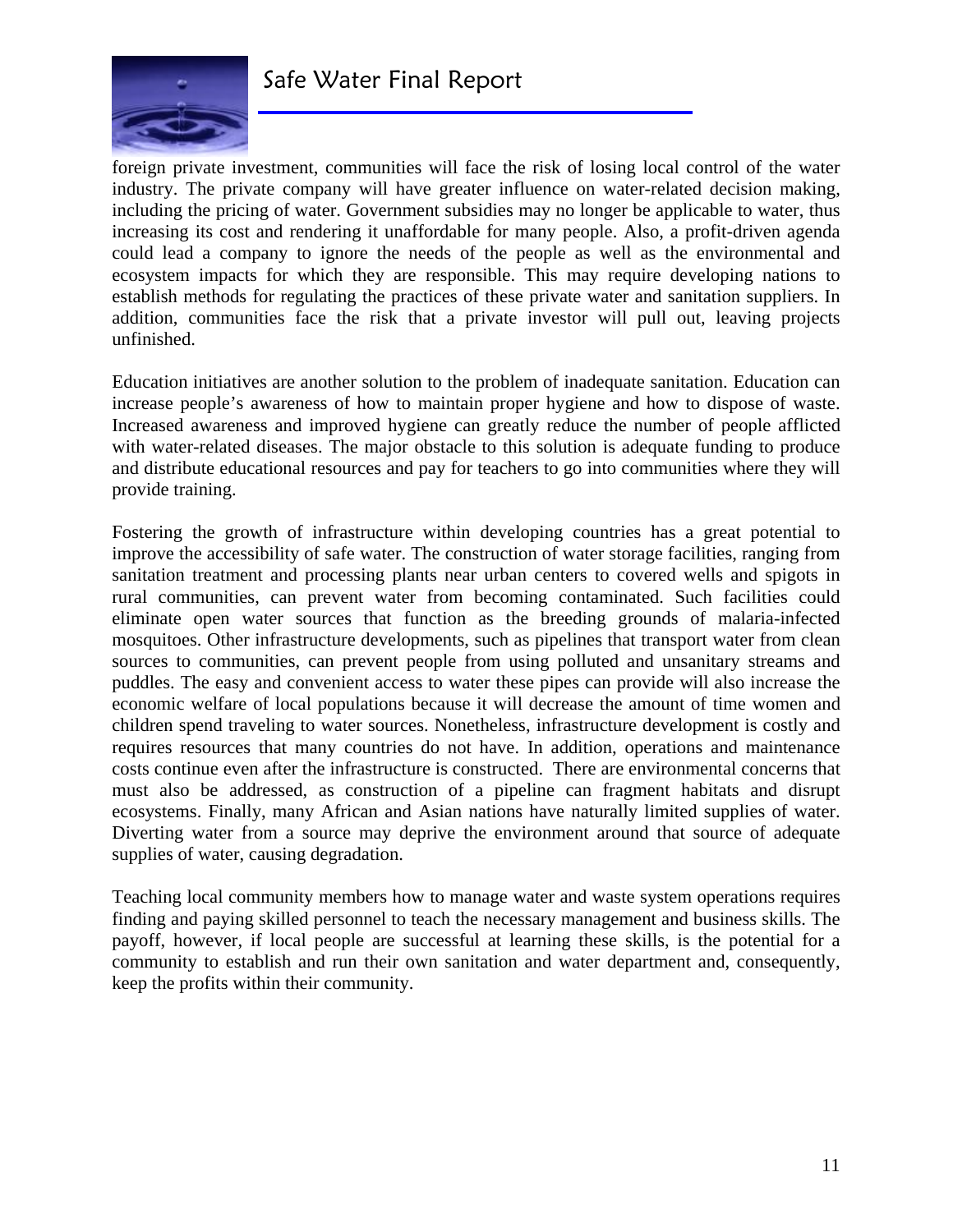

# The Science of Solutions Proposed in the Act

Of the solutions proposed by the Safe Water Act, education and infrastructure development have the most direct impact on communities at high risk of contracting water-related diseases. Education of local communities about hygiene and waste management is an inexpensive yet effective solution that can be integrated into a variety of cultural value systems. Infrastructure development represents a complex but direct solution that will require different types of infrastructure in rural and urban areas.

#### *Education*

Accessible, clean water is most effective in reducing water-related diseases when coupled with education about improved sanitation. Simple hygiene behavioral changes, such as hand washing or using toilet tissue, reduces incidence of diarrhoeal disease by 45% ,whereas improvements to and/or treatments of drinking water reduce incidence of the disease by 39% (Fewtrell, 2005). There is a need to focus on sanitation a root cause of water-related health issues; recent improvements that have been made in safe water in the developing world have reflected a trend towards a focus on access at the expense of sanitation. While access to safe drinking water continues to increase, with a 61% improvement seen in the early 1990s alone, the number of people without adequate sanitation continues to rise (Nelson, 1997).

Sanitation education initiatives developed over the past few years by organizations including the UN, the International Rescue Committee, and the World Bank focused primarily on hand washing. The primary issue of concern revolves around particulates of fecal matter. "One gram of fecal mater can contain 10 million viruses, one million bacteria, 1,000 parasite cysts, and 100 worm eggs" (India Resource Center, 2005). There are two means of disease prevention regarding particulates of fecal matter: interruption of the feces-fluid-food route and interruption of the feces-flies-food route (IRC IWSC, 2005). The first is addressed through behavior changes regarding cleaning the hands and body after defecation and the latter is addressed through defecation location and/or disposal. As such, education campaigns aim at interrupting human interaction with the disease vector for these particulates, particularly regarding hands and flies. In Africa, the UN has incorporated values into their education campaigns, aiming to bring about "positive attitude changes" (UN-HABITAT, 2005). Similarly, a model program instituted by the IRC at Kakuma Camp, Kenya credits latrine installation and hand washing after defecation with a reduction of cases of diarrhea within the camp from 101 to 41 per week (IRC, 2005).

#### *Urban Solutions*

By 2020, 50% of the population in Africa will be in cities, making Africa the most rapidly urbanizing region in the world (World Health Organization, 2000). Rapid population growth has resulted in 40-70% of the urban population in African cities living in slums (Mara and Veron, 2004). Since slums are not built around the typical city grid of streets and blocks that allow for access of utilities and egress of traditional sewer systems, urban sewage systems have become inadequate. Without sewers, people are forced to dump their solid waste on the outskirts of the community or in open drainage channels along dirt roads where it can contaminate surface and groundwater.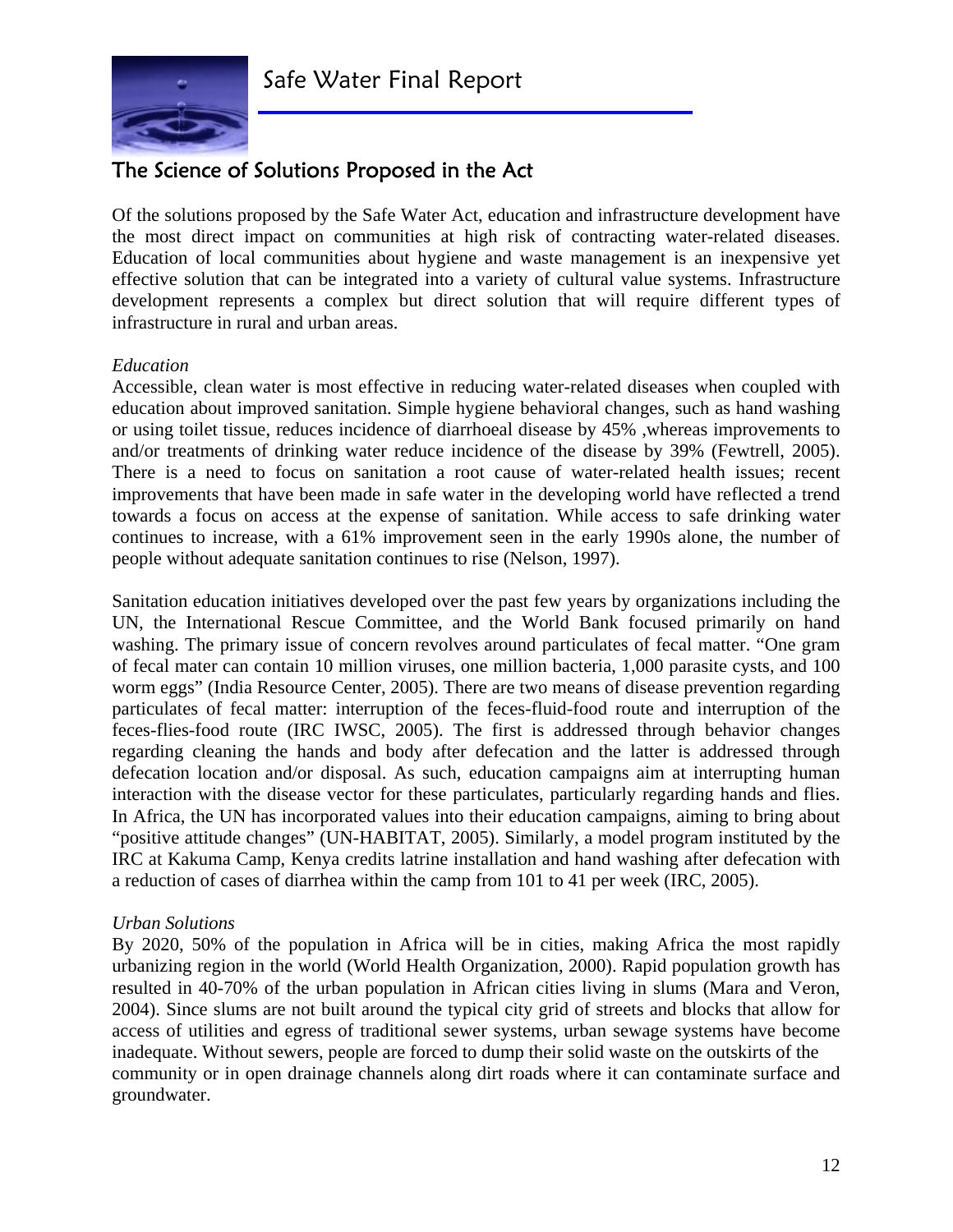

Shallow sewer systems, which use smaller pipes made of light plastic and are placed at shallow depths allowing communities to install and manage them independently, can be used in slums. The pipe used is small-bore plastic with a diameter of 100 mm minimum (USAID, 2005). The pipe attaches to the main pipeline, which then leads to a treatment plant or to a water stabilization pond. The pipes are placed at a depth adequate for water to flow between connections via gravity. Their plastic composition allows these pipes to be raised or lowered between connections and configured to follow the haphazard layout of a slum area.

Another urban water treatment option is installing and upgrading treatment plants, which use a three-stage layered system to remove contaminants from water. The purpose of primary treatment is to settle out solids and reduce oils, sand, and grit. Secondary treatment focuses on the biological composition of the resulting sewage liquid. This microbial action of biodegradation is the process of converting the organic contaminants into carbon dioxide and water. Tertiary treatment is the final step, in which further elements such as nitrogen, phosphorus, and nutrients from the water are removed to bring the water to required discharge standards. Currently, not all of these three steps are being performed at treatment plants in developing countries. When improving existing facilities or constructing new ones, increased standards would have to be in place to ensure adequate sanitation.

Waste stabilization ponds are the most common form of water treatment in developing countries. The sewer system funnels into two human-made ponds; the first uses anaerobic processes to convert waste to methane. The second, called a facultative pond, is larger and uses aerobic processes to treat waste. The resulting effluent can be used for agricultural processes.

Types of water access points in developing areas are household taps, public and private standpipes, and water vendors. Urban slums have difficulty understanding and paying water tariffs, which makes utility companies leery of installing access. People sometimes resort to illegal pipeline tapping of surface water for their drinking water.





(A) Simplified sewerage approach. Source: World Bank (B) Secondary sedimentation tank. Source: Wikipedia.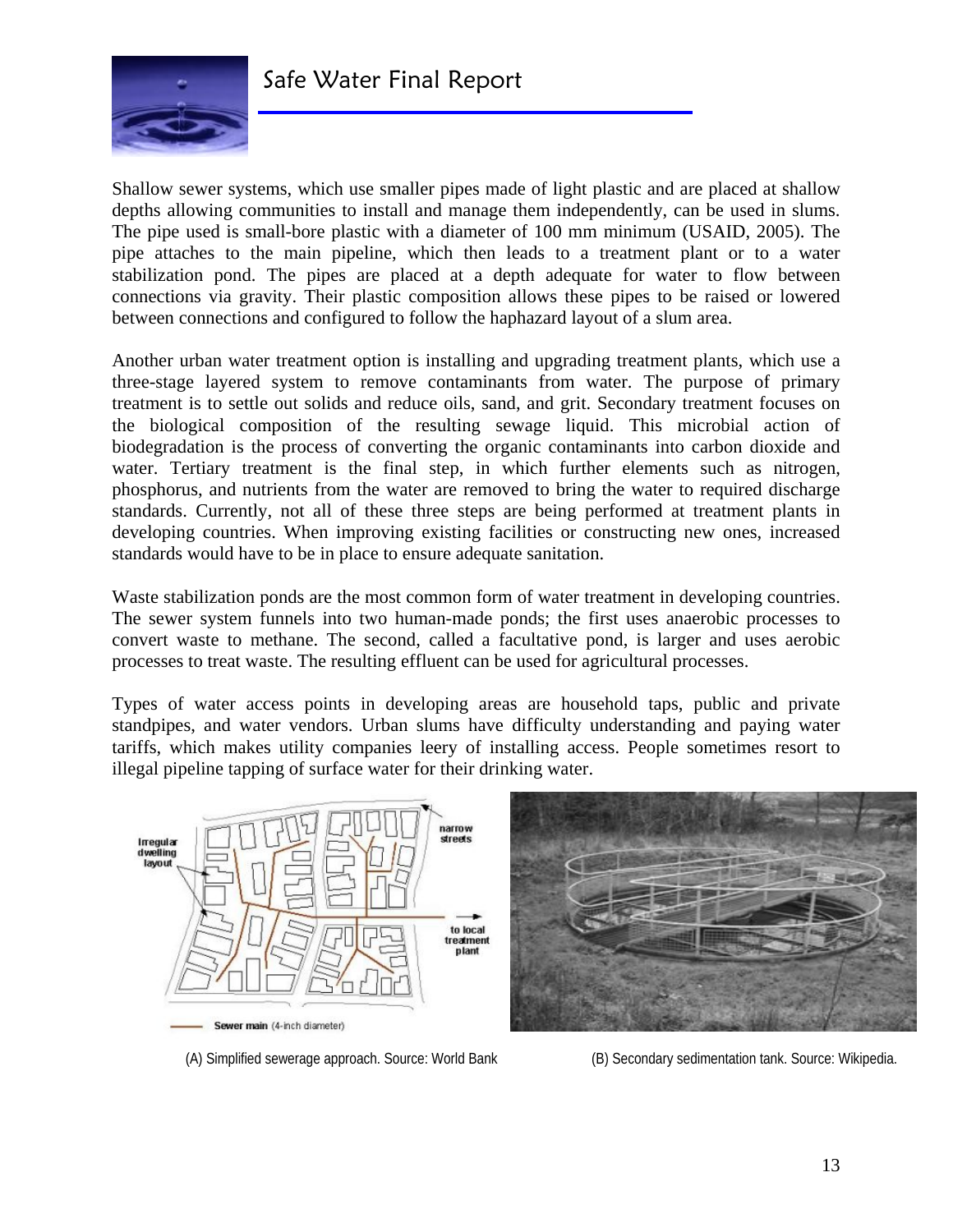

#### *Rural Solutions*

Most rural communities obtain their water from surface water sources such as ponds, rivers, and streams. Due largely to the lack of proper sanitation and waste storage, these sources are highly contaminated and result in the contraction of water-borne diseases. These contaminants can be reduced through using wells and boreholes as water sources. These are dug to reach the water table, where it only takes 2 meters of fine-grained soil to filter out nearly all contaminants. However, it is extremely important to know the hydrogeological conditions where wells and boreholes are to be sited, since contamination can occur if they are placed too close to or in the wrong direction from point sources such as pit latrines or livestock pens. If parameters such as water table level are incorrectly assessed, a dry borehole or well can be dug, resulting in a waste of money and effort.

Pipelines provide a way to bring water from large, uncontaminated sources across both short and long distances to communities lacking clean water sources. However, there are environmental dangers to their construction. Because they are built above ground, their presence can cause habitat fragmentation. Also, water being taken away from the source can cause sinkholes and damage to aquatic biota.

Another important infrastructure development necessary to resolving the problem of sanitation is building latrines. If open-air defecation is near a water supply, it is easy for that source to become contaminated both bacterially and by nitrates, through groundwater flow that carries the contaminants of the feces into the source. Simple pit latrines, which can be merely holes dug in the ground with covers placed on top, are a form of an infiltration system whereby the excreta is absorbed into the soil. Composting latrines can effectively breakdown waste under high temperatures. Fifty litres of feces produced by one individual per year can thereby be reduced to a bucketful, which after undergoing composting can be used safely as a fertilizer.(Farley and Kilbey, 1999) . Removal systems, such as the sewage systems previously discussed, are much better options than simple latrines because the waste is actually transported to a central facility where it can be treated. Unfortunately, rural areas may not have the option to employ this type of system due to the impracticality of constructing pipelines through the vast areas rural communities can extend.



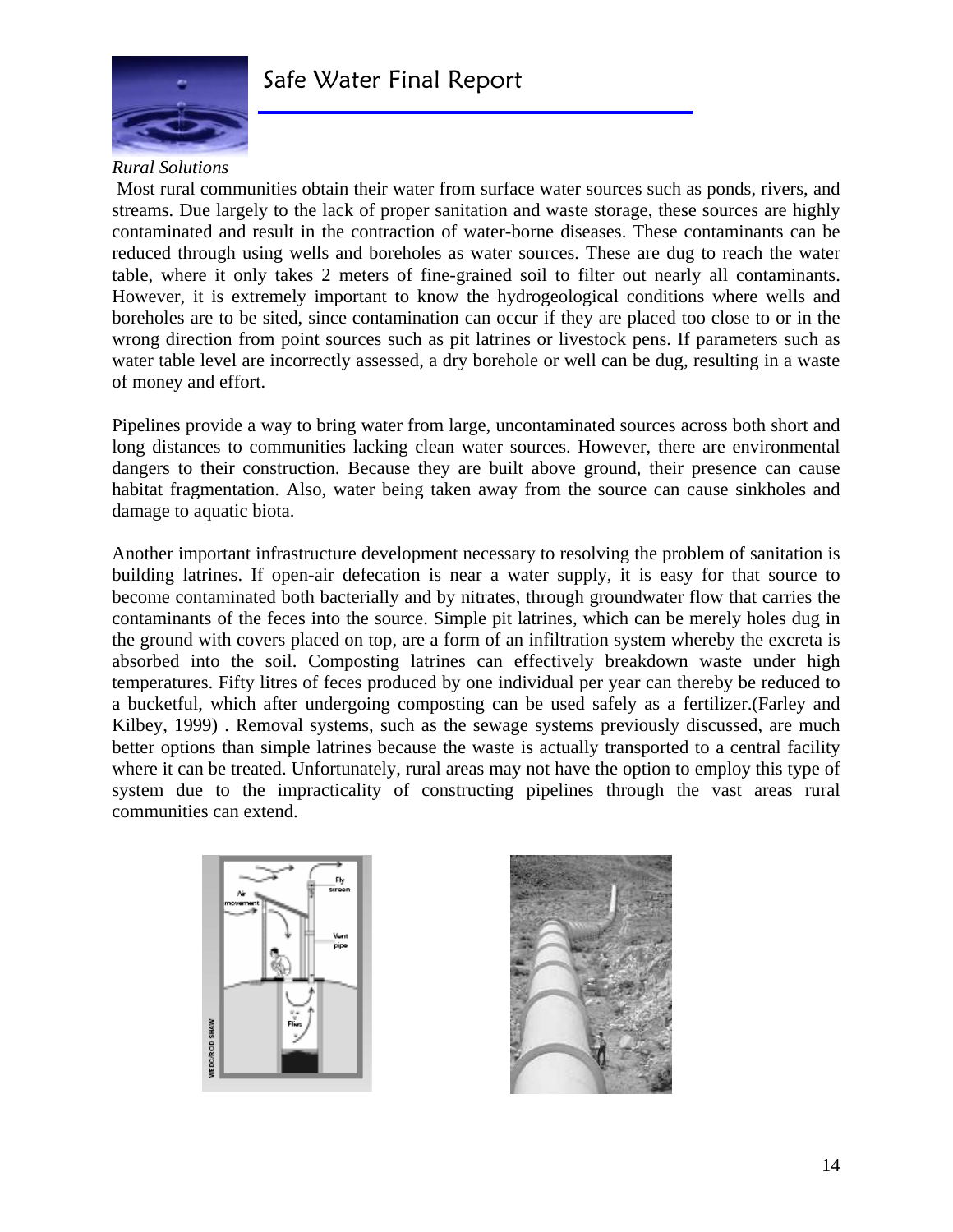

Safe Water Final Report

(A) VIP latrine. Source: Water and Sanitation Program (B) Pipeline in desert. Source: Mono Lake Comittee

There are many initiatives that could be funded through the *Safe Water Currency for Peace Act of 2005*. We have simply identified some of the most important ones here. Education is vital to ensuring people in developing countries practice personal cleansing and proper defecation disposal. Urban problems are best addressed by assessing infrastructure and expansion of utilities, particularly to urban slums. Rural challenges can be mitigated by constructing wells, latrines, and pipelines. These are but a few of the issues to address in improving access to clean water and sanitation in developing countries.

### Scientific Controversies of the Problem and Proposed Solutions

The main controversies behind the science of the Act are misconceptions about the root causes of disease, a need for increased focus in aid for dense urban settlements, the toxic nature of chlorination byproducts, and a western ethnocentric approach to water-based aid.

#### *Biological and Cultural Protectors from Disease*

The intuitive approach to solving the international crisis of individuals burdened by water-borne disease is to address the presence of disease vectors within the water supply. However, whether a water supply is contaminated with microorganisms is actually not the best indicator of disease in a community. Sanitation improvements, for example, are more closely related to improved disease rates than improved water quality (Fewtrell, 2005).

Biological adaptations have protected humans against waterborne disease for all of human history. The immune system's primary line of defense against most waterborne diseases, the intestinal tract, is also among the most affected by malnutrition (Thapar et al, 2004).

Consequently, malnutrition has been identified as the best indicator of whether a human succumbs to disease or provides an adequate immune response (Thapar et al, 2004). The primary household indicators of malnutrition in the developing world are food security, adequate care for mothers and children, and adequate health infrastructure (Smith and Haddad, 2000). Monetary support, then, is better spent on these root causes of malnutrition so that illnesses are more easily survived, than on the more improbable efforts to prevent illness from occurring altogether.

Cultural adaptations are another form of protection against waterborne disease. Scientists in recent years have proven the validity of several important longstanding anecdotal cultural traditions regarding water treatment in developing countries, especially in India. Earlier this year the journal *Science* reported on the discovery that the copper in brass pitchers traditionally used in India for water storage effectively kills harmful bacteria (*Science*, 2005). Similarly, filtering water with cotton cloth, such as that used in *saris,* and then drying that cloth in the sun, has exhibited effective cholera prevention (Powell, 2003). Many protective taboos are already lost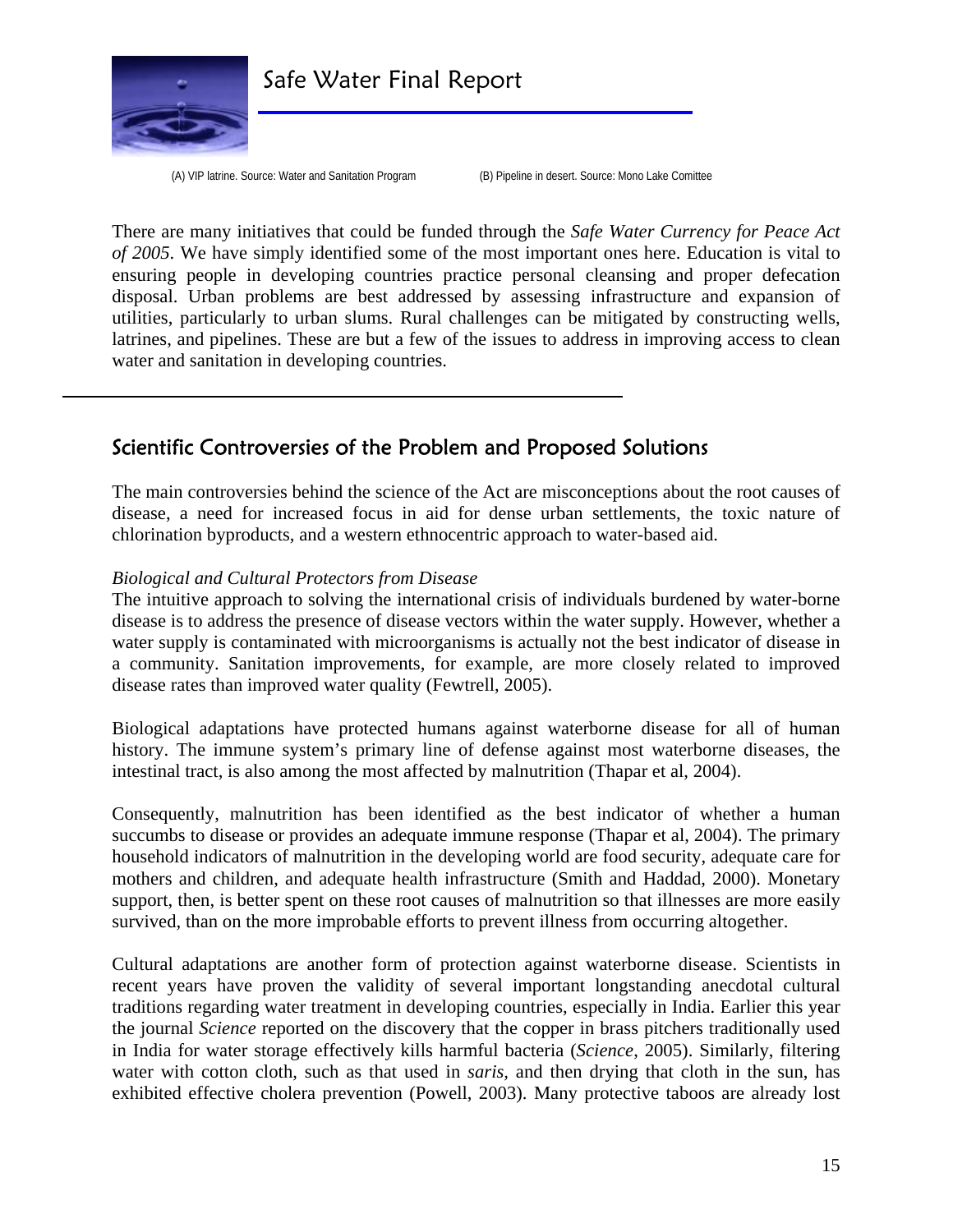

from cultural diffusion, but these recent discoveries serve to fuel growing momentum among scientists to investigate low-cost, traditional mechanisms for disease reduction (Tjossem, 2005).

#### *Urban Aid Scenarios*

Asia and Africa are experiencing unprecedented urbanization. The existing paradigm of aid for rural settings must now shift to accommodate the majority of the world's population that now lives in cities. Aid for the future needs to create models of sustainable development in dense, urban settings with little or no infrastructure for sanitation and access to clean water. An aid plan for densely populated urban areas must consider the unique properties of slums, their poverty, and the transient nature of their inhabitants. Community stakeholders' involvement is difficult to mobilize in a community defined by its transient nature.

#### *Chlorination Controversies*

The most common means of disinfecting contaminated water supplies is through the addition of chlorine to water. Policy-level support of the chlorine industry through further chlorine-based infrastructure development in the developing world is controversial because the production of chlorine is harmful to the environment; chlorine, in combination with organic materials, produces byproducts that have demonstrated carcinogenicity in lab animals; and the reintroduction of chlorinated water into the environment has unexamined but theoretically detrimental effects on ecosystems.

#### *Culturally Specific Aid*

Historically, models of humanitarian aid have been based on the values of those providing the aid. Increasingly, this trend is changing after follow-up observation revealed high rates of rejection of introduced aid, especially regarding latrines. Considering the high US\$1/week cost of soap for a household, research is needed to develop means of washing hands without soap and water (Pittet, 2005).

The resolution of each of these controversies is unlikely precisely because the nature of this crisis is spread across the entire globe, spanning cultures, countries, and continents. The controversies identified here have largely been addressed in the Millennium Development Goals issued by the United Nations earlier this year in an effort to build consensus and unify international efforts to improving living conditions in the developing worl

### The Indicators of Success

The Safe Water Act proposes to use private investment to reduce the toll of illness and death associated with water-related disease and sanitation in developing countries. However, in order to ensure effectiveness it is important to establish certain criteria that assess the success of these programs. These criteria should include available measures to monitor water quality and determine whether the monitoring techniques are effective in identifying harmful biological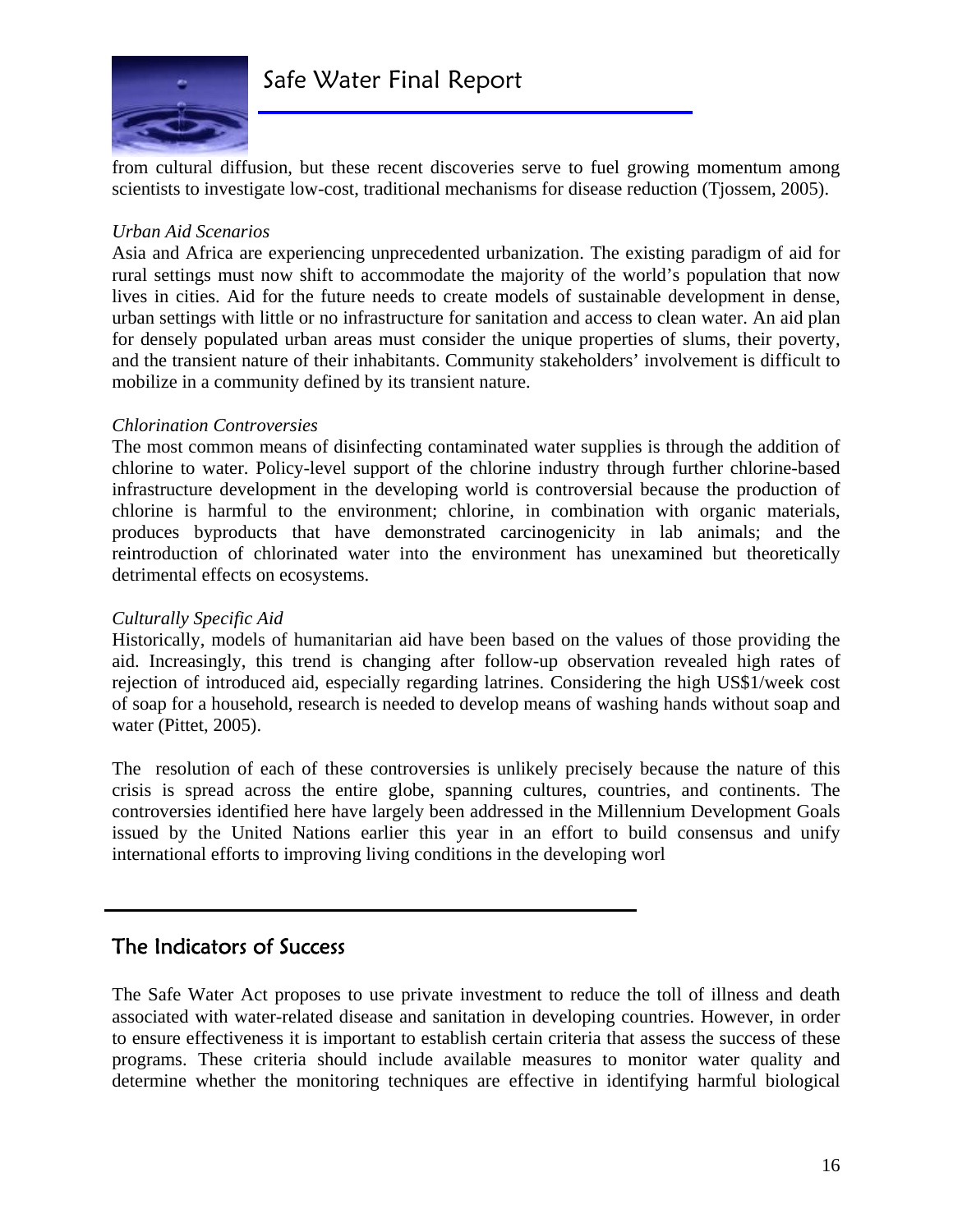

pathogens in the water. Ideally, these criteria must be evaluated regularly to ensure the program's overall success.

#### *Water Quality*

A key indicator in assessing water quality is whether the water contamination in these regions has improved. Another equally important indicator related to water quality is determining whether mortality and morbidity associated with unsafe water have decreased (CDC, 2005).

#### *Water Quality Monitoring Techniques*

In order to assess the effectiveness of a newly implemented water management project or treatment plant, a monitoring system must be able to determine whether a facility is effectively treating pathogens in the water supply. There are specific measuring techniques in place that can monitor water quality. The most commonly used methods are microbial analysis and physical testing. Microbial analyses includes testing for coliforms and enterococci while physical tests include examining pH, residual chlorine, and turbidity (EPA Groundwater, 2005). Microbial analysis is undertaken to determine whether the presence of pathogens are in waterways, using indicator bacteria such as coliforms and enterococci. Though there are many testing mechanisms, which vary regionally and with diseases, the four most all-encompassing microbial and physical analyses for pathogens in water are total coliforms, enterococci, residual chlorine, and turbidity (EPA Groundwater, 2005).

Although most coliforms are harmless to human health, the presence of Escherichia coli (E. coli), which comprises 90% of coliform bacteria found in the intestines of animals and feces, is an indicator that more harmful pathogens are present in the waterway (EPA Groundwater, 2005). These pathogens can include viruses, protozoa or bacteria that cause diarrhoeal and other waterrelated diseases such as hepatitis, cholera, shigella and dysentery (CDC, 2005). As per EPA guidelines, the presence of zero mg of e.coli per liter of water is ideal (CDC, 2005).

Enterococci are a subgroup of fecal streptococci, which are bacteria primarily found in the gut of warm-blooded animals. They are unrelated to coliform bacteria, but have the ability to survive in salt water and closely mimic survival of pathogens in waterways. The presence of this microorganism in water is an indication of fecal contamination and the possible presence of harmful pathogens (CDC, 2005). According to EPA guidelines, allowable levels of enterococci bacteria in waterways is zero mg per liter of water (EPA Groundwater, 2005).

With advanced water treatment systems, chlorine is used to disinfect drinking water by killing off all of the pathogens and then leaving a small amount of active chlorine in the water. This remaining chlorine is called the residual chlorine, which can further disinfect unclean water once it has been collected.

Turbidity is a measure of the cloudiness of water. It is used to indicate water quality and filtration effectiveness. Higher turbidity levels are often associated with higher levels of diseasecausing microorganisms such as viruses, parasites, and some bacteria in the water. These organisms can cause symptoms such as nausea, cramps, diarrhea, and associated headaches. Turbidity also adversely affects the efficiency of disinfection (EPA Groundwater, 2005).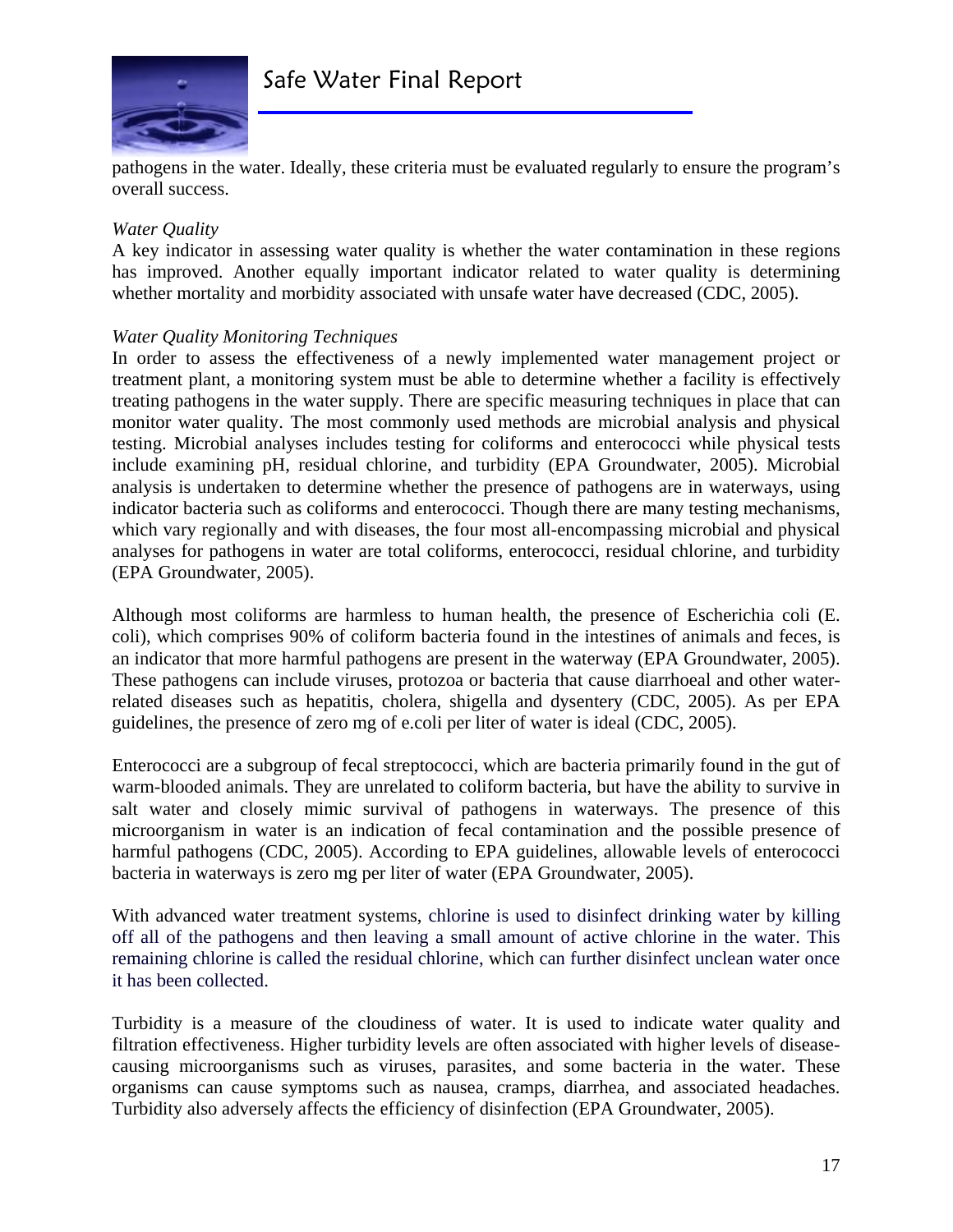

Though microbial analysis and physical testing are useful in assessing whether or not water is safe to drink, they are not perfect. We cannot really know that water is safe until we see that people are not getting sick from drinking the water in a particular location (WHO, 2005). Of course, this is difficult to quantitatively measure. Therefore, more qualitative indexes such as the Disability Adjusted Life Years (DALY) are effective tools that measure the combined effects of "illness, disability, and mortality on population health," for various risk factors present in a community (WHO Regional Office For Europe, 2005). The importance of this tool is that it measures both the burden of disease and the efficiency of health policies and interventions.

#### *Sanitation and Access*

The primary social indicator used to determine if the Act is successful in improving access is a guideline established by the World Health Organization. This guideline defines physical access to a water source as 200 meters or less from a household while defining sanitation as 20 liters of water per individual per day (WHO, 2003).

#### *Access and Sanitation Monitoring Techniques*

Use of assessment questionnaires is most effective in assessing improvements in access and sanitation. The assessment questionnaire defines access to water supply and sanitation in terms of the types of technology and levels of service that are afforded. For water, this includes public standpipes, house connections, boreholes, protected dug wells protected springs and rainwater collection. Sanitation is defined to include connection to a sewer or septic tank system, simple pit, pour-flush latrine or ventilated pit latrine.

In completing the survey, data are collected a survey of a random sample of households. The survey should be carried out at the time of year when the water quantity is lowest or most sources have run dry. The surveyor should visit each house or compound and verify access to water supply as defined above. In some cases, the distance to the water supply may actually have to be measured to be sure it is within the 200 meters.

Access to water sources are additionally qualified through measuring the permanent skeletal damage caused to women from carrying heavy loads of water over long distances day after day (EPA Groundwater, 2005).

The Core Welfare Indicators Questionnaire (CWIQ) Survey looks at the provision of services in Water, Sanitation and the Environment. The survey's findings provides indicators of living standards for the households and household members, including such areas as land assets, home ownership, type of home construction, fuel for cooking, ownership of selected household goods, literacy levels, employment, health and nutrition.

The primary limitation associated with the more qualitative measurement techniques of access and sanitation is that data collection is reliant on participant cooperation and compilation is a very lengthy and expensive process.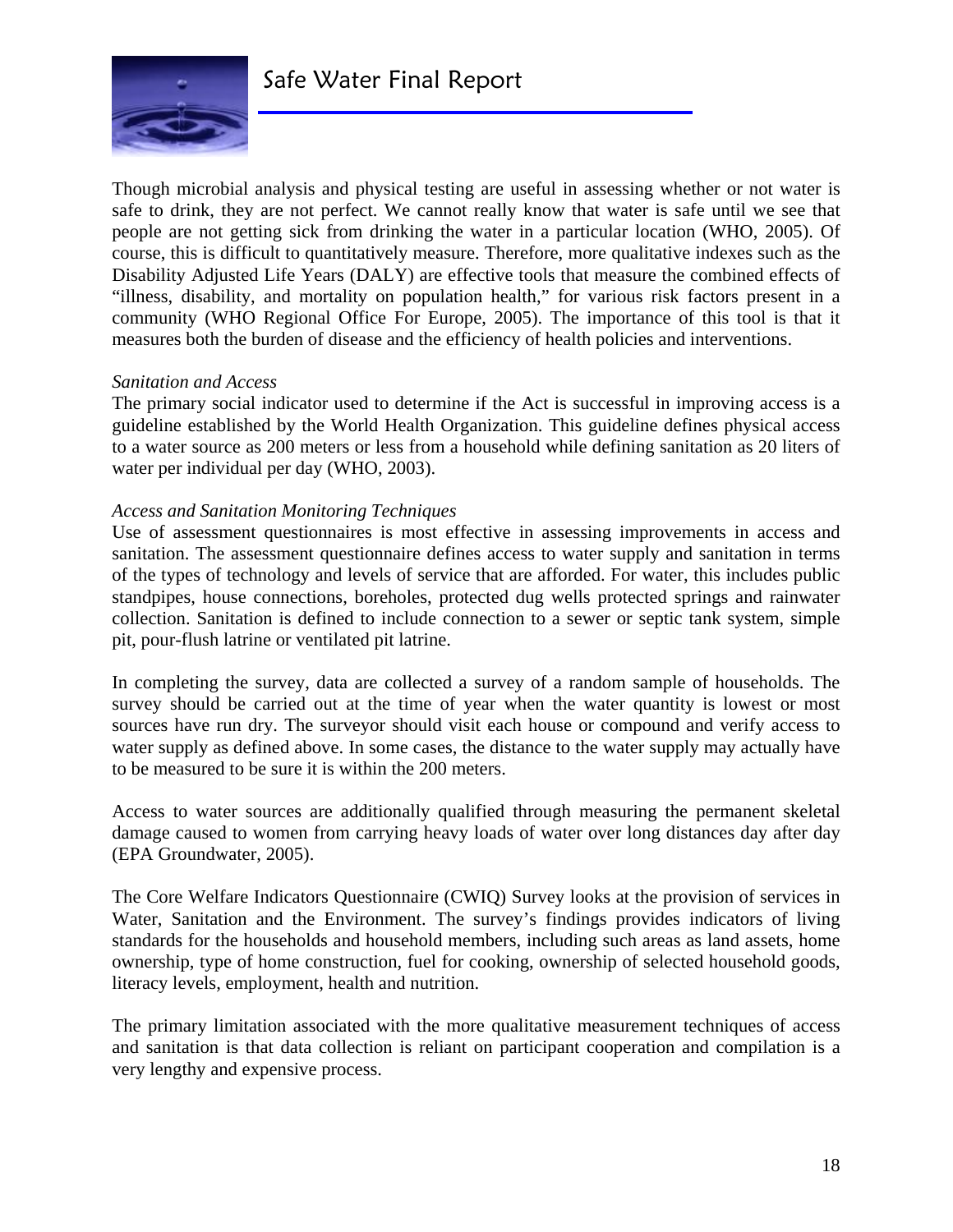

#### *Measuring Success*

As discussed earlier, there are many techniques in place to measure water quality, access and sanitation that have already been established by the US Environmental Protection Agency and the World Health Organization. The effectiveness of these techniques is highly dependent on behavioral changes among citizens of developing countries. Therefore, educational programs must accompany the implementation of these water projects. It is also important that the newly implemented programs do not introduce new problems, such as chemical contamination of waterways associated with new infrastructure development.

# Conclusion

The lack of access to clean water and basic sanitation is the cause of widespread disease and high morbidity rates in Africa and Asia. The *Safe Water Currency for Peace Act of 2005* seeks to address these issues as an extension of the Foreign Assistance Act of 1961. The Act proposes that sanitation infrastructure and access points to clean water be expanded and that hygiene practices be improved. It proposes to fund these initiatives through private investment that will ensure the sustainability of the proposed solutions by offering investment insurance of up to 75 percent on private investments.

Unclean water causes disease in three ways: water-borne, water-washed, and water-based. Of these, diarrhoeal disease is the largest contributor to morbidity in developing countries. Trachoma, intestinal helminthes infections, and Schistosomiasis also are contracted through unclean water. Of primary importance to addressing this problem is personal hygiene. Washing your hands or using toilet paper can reduce the incidence of disease by 45 percent. Thus, education initiatives must be part of the solution.

The Act also proposes infrastructure improvements to address sanitation and access deficiencies. The solutions are different for rural and urban centers. In rural settings, wells, boreholes, or pipelines can be used to improve access to clean water. Latrines can be installed to ensure proper feces disposal and develop sanitation. In urban areas, some infrastructure is already in place. However, the nature of urbanization has created densely populated slums with no sanitation. Shallow sewer systems have flexible pipes that can follow the ungridded nature of slums to provide sanitation. Additionally, waste stabilization ponds can be built and managed by the community to process waste.

In order to know whether or not the Act is successful, monitoring programs must be in place to evaluate the progress of the Act in improving access to safe water and reducing water-related diseases. Many such measurements already exist: water quality can be monitored through measuring levels of micro-organisms present in the water, access and sanitation can be assessed through questionnaires, and indexes exist to determine a community's level of mortality and morbidity. It will be important for a program to develop standards for improvement in each of these areas.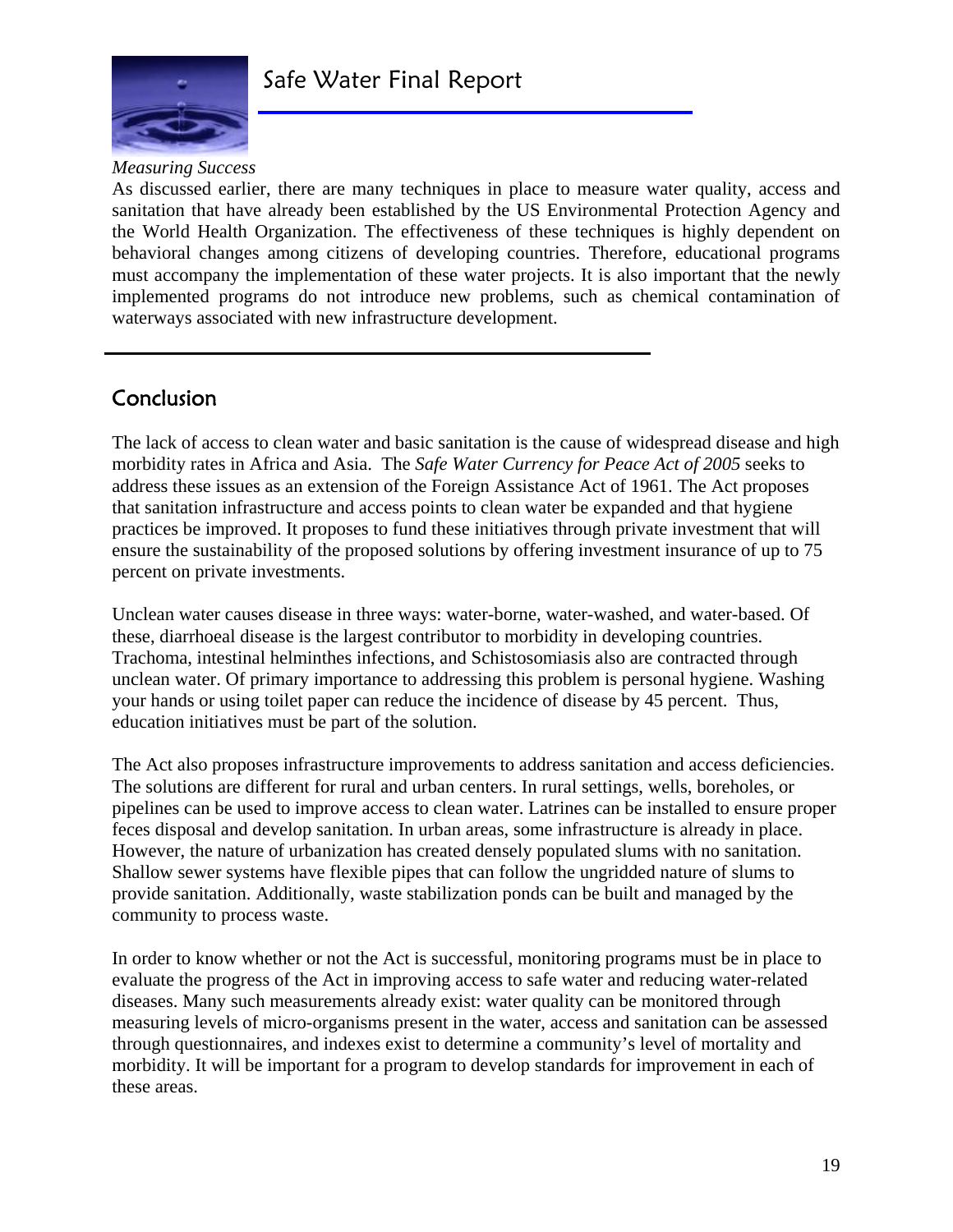

# Safe Water Final Report

Although the issues concerning unclean drinking water are generally recognized as a problem by the international community, controversies exist in the Act concerning its implementation. One of these concerns is the Act's focus on infrastructure development even though improving hygiene education has been shown to best mitigate disease. Additionally, the solutions are based on western models of aid and may not be culturally acceptable to communities in developing countries. Lastly, the Act's focus on rural solutions ignores the fact that Africa and Asia are two of the most rapidly urbanizing continents in the world, and thus more focus needs to be placed on solutions in urban settings.

The *Safe Water Currency for Peace Act of 2005* provides a starting point to address the enormously complex issues surrounding unsafe water and the lack of sanitation in developing countries in Africa and Asia. Studying the science behind this problem has allowed for identification of the major causes of water-related diseases and unsafe water and development of solutions to these problems. While the Act does have some controversy surrounding implementation of these solutions, it is an important primary step to aiding the people of developing nations.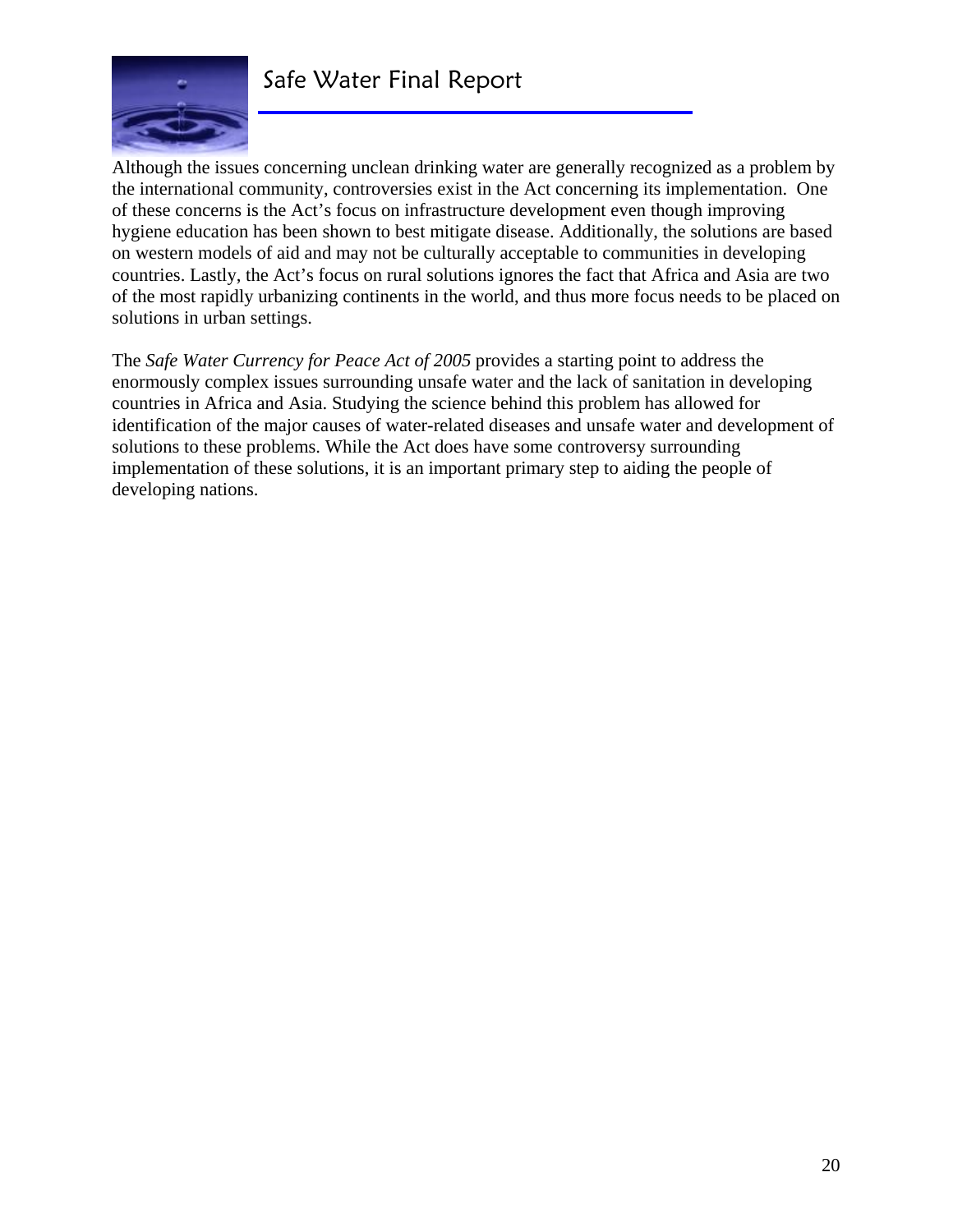# Safe Water Final Report



# References

- Cohen and Powderly. (2004). "Infectious Diseases." 2nd Ed. Retrieved June 20, 2005, from http://home.mdconsult.com.lp.hscl.ufl.edu/das/book/48221046- 2/view/1209?sid=378470271.
- Farley, M. and S. Kilbey (1999). Environmentally-friendly Hygienic Dry Sanitation Technology. Integrated Development for Water Supply and Sanitation, 25th WEDC Conference.
- Fewtrell, L. (2005). "Water, Sanitation, and Hygiene Interventions to Reduce Diarrhoea in Less Developed Countries: A Systematic Review and Meta-analysis. ." Lancet Infectious Diseases **5**(1): 42-52.
- Gleick, P. H. (1998-1999). "The Worlds Water: Water and Human Health." Water Related Diseases: 47-55.
- MacPherson, D. W. (2005). "Intestinal Parasites." Retrieved June 20, 2005, from http://www.5mcc.com/Assets/SUMMARY/TP0488.htm.
- Mara, D. and M.P. Veron. (2004). "Waste Stabilisation Ponds." International Rescue Committee International Water and Sanitation Center. 2005, from http://www.google.com/search?hl=en&q=irc
- Nelson (1997). "UNICEF Report Calls Attention to Poor Sanitation Around the World." Lancet Infectious Diseases **350**(9072): 194.
- Pittet, D. (2005). "Clean Hands Reduce the Burden of Disease." Lancet **366**(9481): 185.
- Smith, L. C. and L. Haddad. (2000). "Overcoming Child Malnutrition in Developing Countries: Past Achievements and Future Choices." International Food Policy Research Institute: 2020 Brief, 64, from http://www.ifpri.org/2020/briefs/number64.htm.
- Thapar, N. and I. R. Sanderson (2004). "Diarrhoea in Children: An Interface Between Developing and Developed Countries." Lancet **363**(9409): 641.
- Tjossem, S. (2005). Personal communication with Sarah Tjossem. A. Feighery.
- (2000). "Global Water Supply and Sanitation Assessment 2000 Report." World Health Organization, 2005, from http://www.who.int/docstore/water\_sanitation\_health/Globassessment/globalAnnex.htm.
- (2000). "National Environmental Methods Index Summary." 2005, from http://web1.er.usgs.gov/nemi/method\_summary.jsp?param\_method\_id=5441.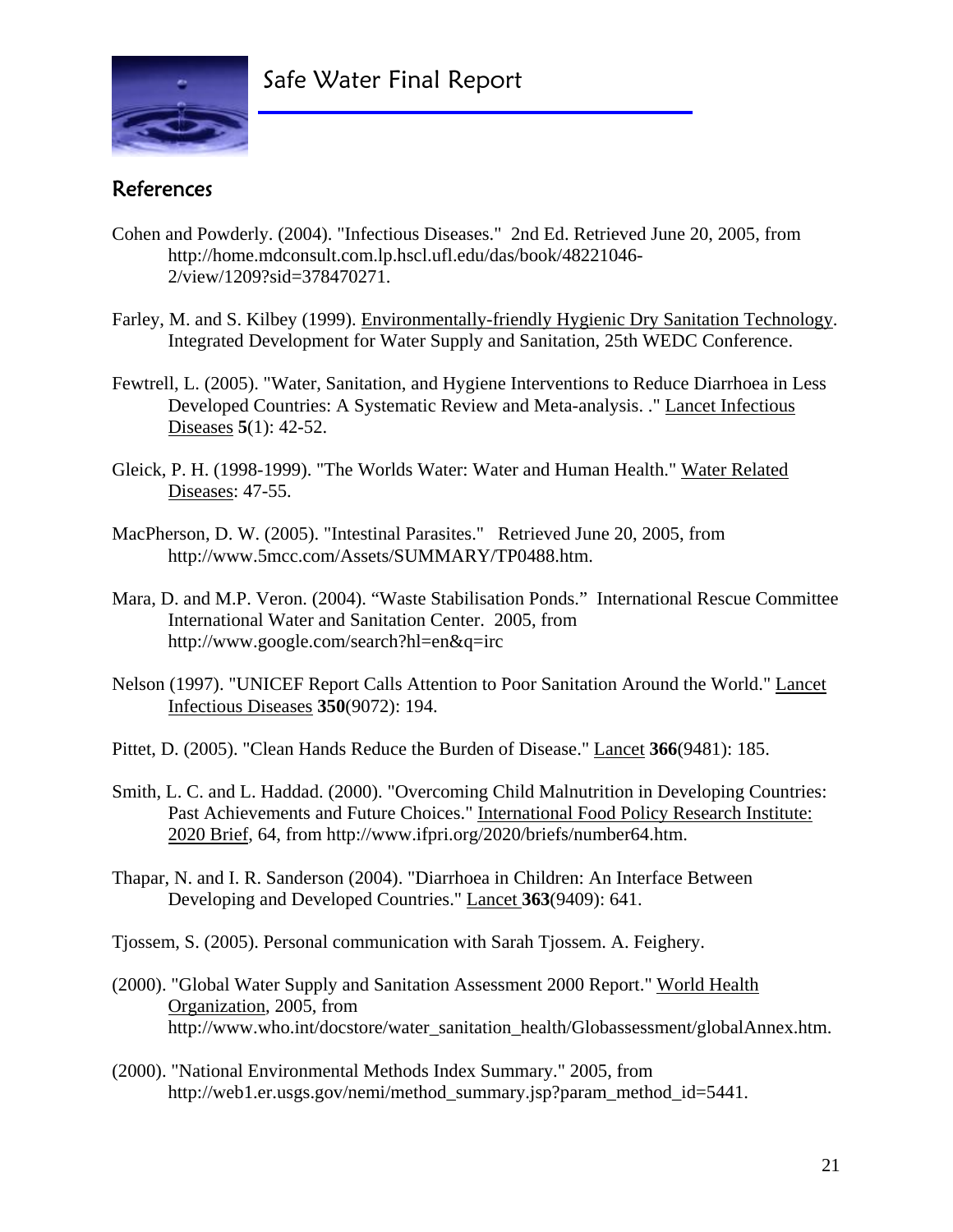

- (2000). "Tools for Assessing the O&M of Water Supply and Sanitation in Developing Countries: Monitoring and Evaluating Performance." World Health Organization Retrieved July 22, 2005, from http://www.who.int/docstore/water\_sanitation\_health/wss/O\_M/toolsb.htm.
- (2003). "Indicator: Recreational Water Quality Indicators, United States Environmental Protection Agency, Water Indicator Fact Sheets." 2005, from http://www.epa.gov/region5/water/pdf/factsheets/R4\_G3\_RecreationalWQ.pdf.
- (2003). "Key Global Water and Sanitation Facts and Figures." Water Can/Eau Vive Retrieved June 18, 2005, from http://www.watercan.com.
- (2003). "Right to Water." World Health Organization Retrieved June 12, 2005, from www.who.org.
- (2003). World Water Development Report: Water for People, Water for Life. Paris, United Nations, World Water Assessment Programme, United Nations Educational and Scientific Organisation. **9**.
- (2005). "About USAID." US Agency for International Development (USAID) Retrieved June 10, 2005, from http://www.usaid.gov/about\_usaid.
- (2005). "Coliform Bacteria and Drinking Water." Center for Disease Control, 2005, from http://www.bfhd.wa.gov/info/coliform.php.
- (2005), "Disability-adjusted life-years." World Health Organization Regional Office for Europe, 2005, from http://www.euro.who.int/eprise/main/WHO/Progs/CHHISR/burden/20050131\_2
- (2005). "Groundwater and Drinking Water." United States Environmental Protection Agency, 2005, from http://www.epa.gov/safewater/mcl.html#mcls.
- (2005). "Handwash or Eyewash: Selling Soap in the Name of Public Private Partnerships." India Resource Center (IRC) Retrieved July 2005, from http://www.indiaresource.org/issues/water/2003/projectwash.html.
- (2005). "How to Promote Measures to Prevent Water-Borne Disease." International Relief Committee Water and Sanitation Centre Retrieved June 2005, from http://www.irc.nl/page/8904.
- (2005). "International Relief Committee (IRC): Environmental Health." International Relief Committee (IRC) Retrieved July 2005, from http://www.theirc.org/index.cfm/wwwID/742.